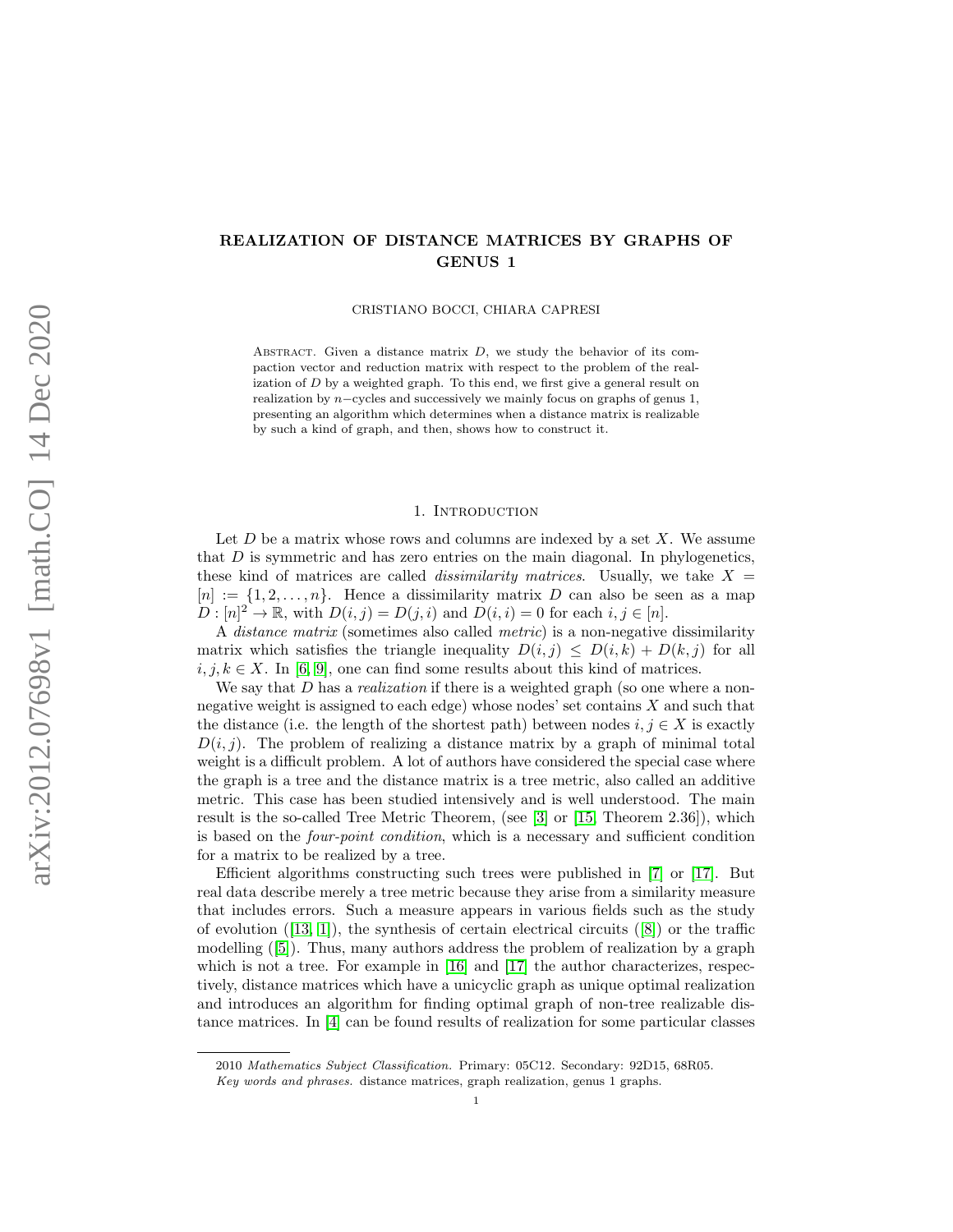of graphs: paths, caterpillar, cycles, bipartite graphs, complete graphs and planar graphs. The particular class of cactus metric is studied deeply in [\[10\]](#page-21-12).

In this paper we consider the problem of realizing a distance matrix by a weighted graph of genus 1, i.e. a graph containing only one cycle. This kind of graphs represents a first non-trivial case in the study of phylogenetic networks. See, for example, Figure 4 in [\[2\]](#page-21-13), Figures 2 and 5 in [\[11\]](#page-21-14), Figures 1 and 4 in [\[18\]](#page-21-15).

Using and generalizing the definitions of compaction and reduction processes contained in [\[19\]](#page-21-16) (and basing, especially compaction, on the results in [\[9\]](#page-21-1)), we establish a recursive method to "contract" a distance matrix  $D$ , until we end with a matrix where contractions are no more possible. The analysis of this final matrix by Theorem [15,](#page-7-0) and Propositions [10](#page-4-0) and [13,](#page-5-0) permits to establish if it is realizable, or not, by an n−cycle or a tree. Then, in case of positive answer, moving backward we are able to reconstruct the tree or the graph of genus 1 which realizes D. Moreover, Theorem [15,](#page-7-0) combined with a condition on compaction values, furnishes a result on optimality of the realization; this is stated in Proposition [19.](#page-9-0) The case of graph of genus 1 can be seen as a particular case of cactus graphs, however we would like to point out that the approach of this paper is different with respect to [\[10\]](#page-21-12). The attempt, here, is to give an algorithm that gives an optimal realization of a distance matrix  $M$ , just working with repeated processes of compaction and reduction on it, instead of starting with a given realization of M and searching for the optimal one. The computational cost of the algorithm, described in Section [4,](#page-10-0) is  $O(n^4)$ .

## 2. Preliminaries

We initially recall, from [\[19\]](#page-21-16), the definitions of compaction and reduction processes.

Let D be a distance matrix of order  $n \times n$  and consider the  $n \times n$ –matrices  $E_i$ where

$$
(E_i)_{jk} = \begin{cases} 1 & \text{if } j = i \neq k \\ 1 & \text{if } j \neq i = k \\ 0 & \text{elsewhere} \end{cases}
$$

Let  $D_i(\alpha) = D - \alpha \cdot E_i$ . The following result establishes for which values of  $\alpha$ ,  $D_i(\alpha)$  is still a distance matrix.

<span id="page-1-0"></span>**Theorem 1** ([\[9\]](#page-21-1), Lemma 1).  $D_i(\alpha)$  is a distance matrix if and only if  $\alpha \leq \frac{1}{2} \cdot (d_{pi} +$  $d_{ir} - d_{pr}$ , for all  $p, r \neq i$ .

The new matrix  $D_i(\alpha)$ , obtained from D, is called the *i*-th compaction matrix of D with respect to  $\alpha$ . The compaction of an index i of D leads to a new matrix with, eventually, equal rows (and by symmetry, equal columns). By deleting all, but one, repeated rows and columns we obtain a new matrix which is called *i*−th reduction matrix of D with respect to  $\alpha$ .

In [\[9\]](#page-21-1) and [\[19\]](#page-21-16) the authors work with any admissible  $\alpha$  satisfying the condition of Theorem [1,](#page-1-0) but, here, we are interested in considering the maximal value  $\alpha$  for which  $D_i(\alpha)$  is still a distance matrix. Moreover, we want to work for each index i of compaction, with  $i = 1, \ldots, n$ , and collect these data into a vector. This leads to the following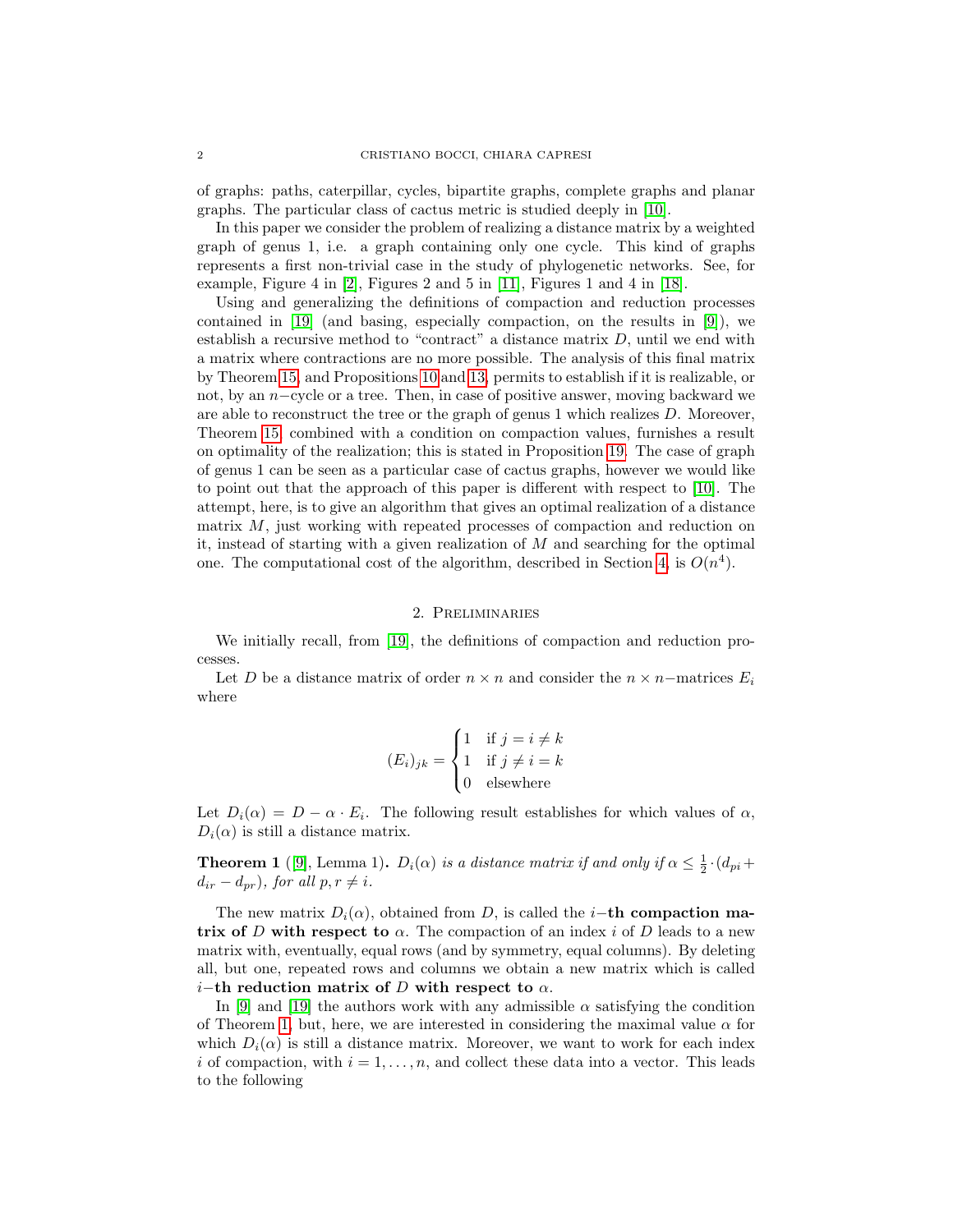

<span id="page-2-1"></span>Figure 1. The tree of Remark [3.](#page-2-0)



<span id="page-2-2"></span>FIGURE 2. The graphs of second part of Remark [3.](#page-2-0)

**Definition 2.** Given a distance matrix D of order  $n \times n$ , the **compaction vector** of D,  $\mathbf{a}_D = (a_1, \ldots, a_n)$ , is defined as

$$
a_i = \frac{1}{2} \cdot \min_{p \neq i, r \neq i} \{d_{pi} + d_{ir} - d_{pr}\}.
$$

<span id="page-2-0"></span>Remark 3. Consider the tree in Figure [1.](#page-2-1) Its distance matrix is

<span id="page-2-3"></span>
$$
D = \begin{pmatrix} 0 & 3 & 5 & 6 \\ 3 & 0 & 6 & 7 \\ 5 & 6 & 0 & 7 \\ 6 & 7 & 7 & 0 \end{pmatrix}.
$$

The compaction vector of D is  $a_D = (1, 2, 3, 4)$ . It is a well known fact that, in case  $D$  is obtained from a weighted graph and if i is a leaf, then the entry  $a_i$  is the weight of the edge connecting the leaf i to its internal node.

On the other hand, consider the graph in Figure  $2(a)$ . Its distance matrix is

(1) 
$$
D = \begin{pmatrix} 0 & 3 & 5 & 4 \\ 3 & 0 & 5 & 5 \\ 5 & 5 & 0 & 5 \\ 4 & 5 & 5 & 0 \end{pmatrix}
$$

and its compaction vector is  $\mathbf{a}_D = (1, \frac{3}{2}, \frac{5}{2}, 2)$ . In this case, the entries of  $\mathbf{a}_D$  do not correspond to the weights of the edges incident to the leaves. However, we can notice that the graph in Figure [2\(](#page-2-2)b) has the same distance matrix, and hence the same compaction vector, of the graph in Figure  $2(a)$  and, for this graph, the weights of the edges connecting the leaves to the internal nodes correspond to the entries of the compaction vector. Both these graphs are realization of the matrix in [\(1\)](#page-2-3).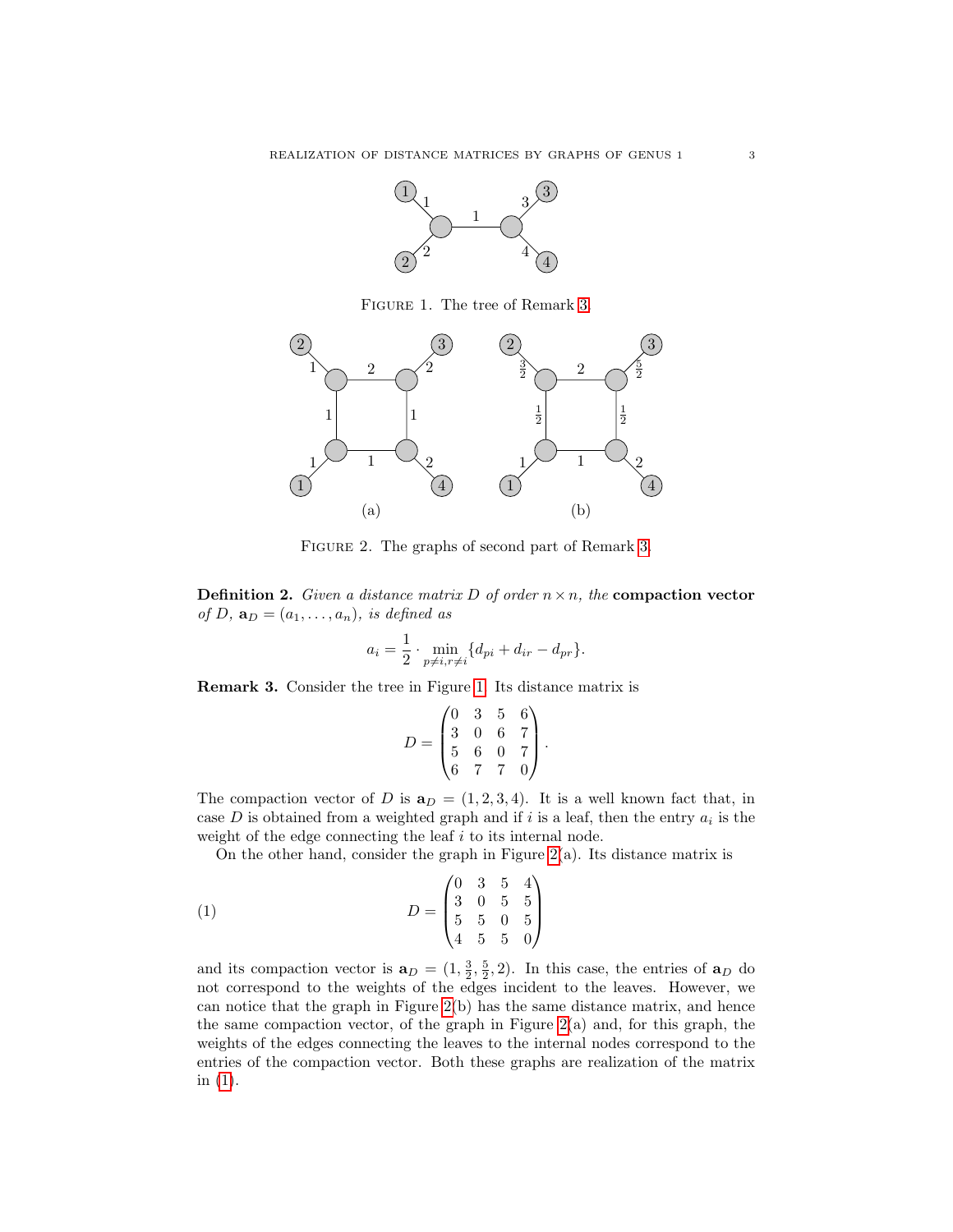Once the compaction vector  $a_D$  of D is computed, we consider the following matrix

<span id="page-3-0"></span>
$$
(2) \tD(\mathbf{a}_D) = D - a_1 \cdot E_1 - \dots - a_n \cdot E_n
$$

**Definition 4.** The matrix  $D(a_D)$  in [\(2\)](#page-3-0) is called the **compaction matrix of** D.

**Remark 5.** Notice that now we omit the expression "with respect to  $a_D$ " and we do not refer to a specific index  $i$ , since we are considering the compaction process along all the indices and only with respect to the corresponding values of the compaction vector; while in the standard definition of compaction matrix the computation is taken only with respect to an index and a given value  $\alpha$  ([\[19\]](#page-21-16)).

**Definition 6.** Let  $D(\mathbf{a}_D)$  be the compaction matrix of D as defined in [\(2\)](#page-3-0). The matrix  $\hat{D}_{{\bf a}_D}$  obtained removing from  $D({\bf a}_D)$  all but one repeated rows and columns is called reduction matrix of D.

Remark 7. Our process of reduction is different with respect to the one in [\[19\]](#page-21-16), where only one of the equal rows (and columns) is removed.

**Example 8.** Let  $D$  be the following distance matrix

$$
D = \begin{pmatrix} 0 & 4 & 6 & 6 & 3 \\ 4 & 0 & 5 & 5 & 5 \\ 6 & 5 & 0 & 2 & 5 \\ 6 & 5 & 2 & 0 & 5 \\ 3 & 5 & 5 & 5 & 0 \end{pmatrix}
$$

Its compaction vector is

$$
\mathbf{a}_D = \left(1, \frac{3}{2}, 1, 1, 1\right)
$$

from which we get

$$
D(\mathbf{a}_D) = D - E_1 - \frac{3}{2}E_2 - E_3 - E_4 - E_5 = \begin{pmatrix} 0 & \frac{3}{2} & 4 & 4 & 1 \\ \frac{3}{2} & 0 & \frac{5}{2} & \frac{5}{2} & \frac{5}{2} \\ 4 & \frac{5}{2} & 0 & 0 & 3 \\ 4 & \frac{5}{2} & 0 & 0 & 3 \\ 1 & \frac{5}{2} & 3 & 3 & 0 \end{pmatrix}.
$$

Notice that the third and fourth rows of  $D(\mathbf{a}_D)$  are equal, so the reduction matrix is  $\overline{3}$ 

$$
\hat{D}_{\mathbf{a}_D} = \begin{pmatrix} 0 & \frac{3}{2} & 4 & 1 \\ \frac{3}{2} & 0 & \frac{5}{2} & \frac{5}{2} \\ 4 & \frac{5}{2} & 0 & 3 \\ 1 & \frac{5}{2} & 3 & 0 \end{pmatrix}.
$$

**Example 9.** Let  $D$  be the following distance matrix

$$
D = \begin{pmatrix} 0 & 5 & 7 & 7 \\ 5 & 0 & 7 & 10 \\ 7 & 7 & 0 & 9 \\ 7 & 10 & 9 & 0 \end{pmatrix}.
$$

Its compaction vector is

$$
\mathbf{a}_D = \left(1,\frac{5}{2},3,\frac{9}{2}\right)
$$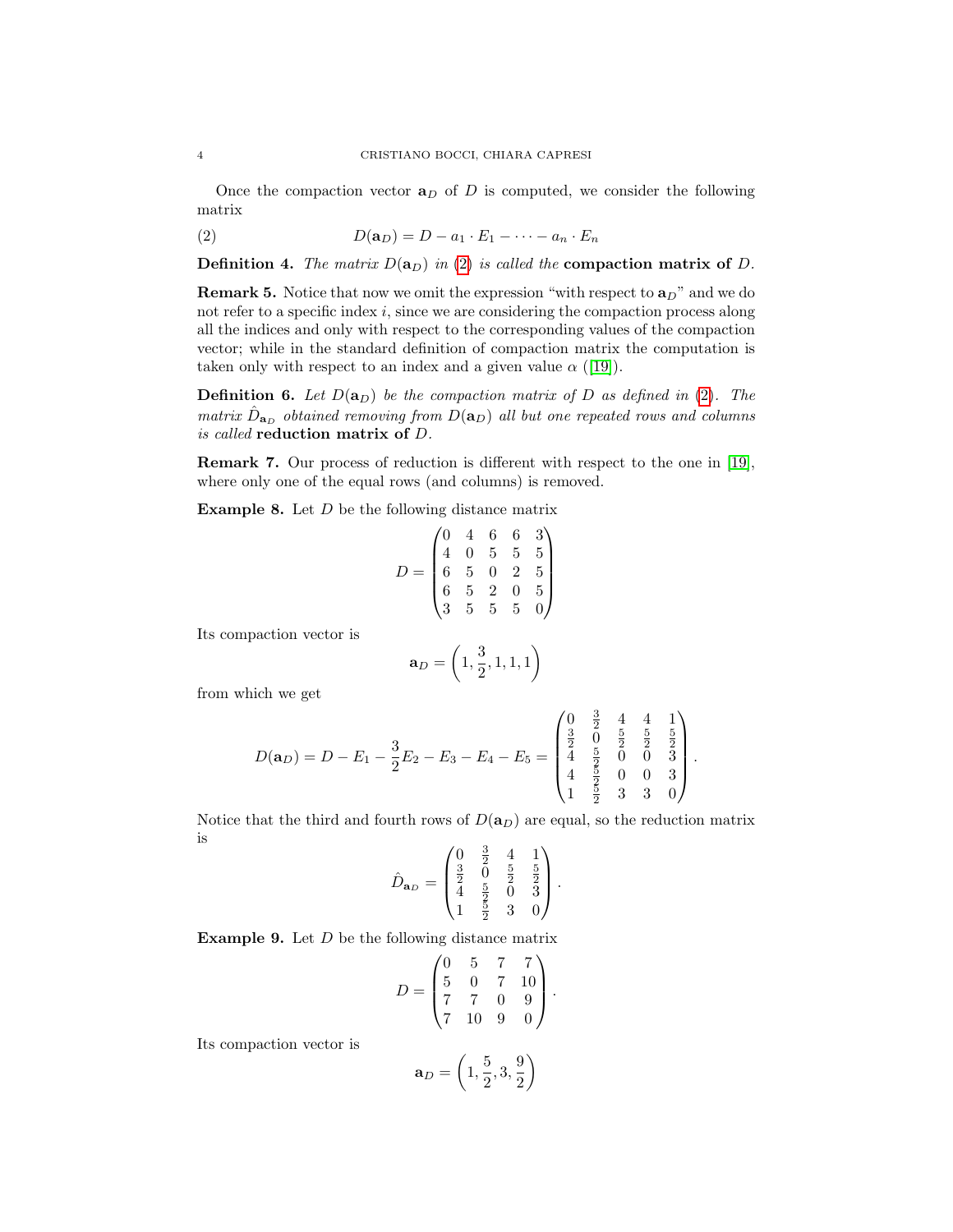from which we get

$$
D(\mathbf{a}_D) = D - E_1 - \frac{5}{2}E_2 - 3E_3 - \frac{9}{2}E_4 = \begin{pmatrix} 0 & \frac{3}{2} & 3 & \frac{3}{2} \\ \frac{3}{2} & 0 & \frac{3}{2} & \frac{3}{2} \\ \frac{3}{2} & \frac{3}{2} & 0 & \frac{3}{2} \\ \frac{3}{2} & 3 & \frac{3}{2} & 0 \end{pmatrix}.
$$

Since there are not equal rows (and columns) in  $D(\mathbf{a}_D)$ , we conclude that  $\hat{D}_{\mathbf{a}_D} =$  $D(\mathbf{a}_D)$ .

We prove now two results concerning particular behavior of compaction and reduction matrices.

<span id="page-4-0"></span>**Proposition 10.** Let D be a distance matrix of order  $n \times n$ , if its reduction matrix  $\hat{D}_{{\bf a}_D}$  has order 2, then D is realizable by a tree.

*Proof.* If  $\hat{D}_{\mathbf{a}_D}$  has order 2, then

<span id="page-4-1"></span>(3) 
$$
\hat{D}_{\mathbf{a}_D} = \begin{pmatrix} 0 & \delta \\ \delta & 0 \end{pmatrix}
$$

for some  $\delta \in \mathbb{R}_{>0}$ .

Moreover, for reduction process, there exist positive integers  $n_1$  and  $n_2$ , with  $n_1 + n_2 = n$ , such that  $D(\mathbf{a}_D)$  has a set of  $n_1$  equal rows (and correspondent columns) and a set of  $n_2$  equal rows (and correspondent columns). For simplicity we assume that the first  $n_1$  rows are equal, and hence the remaining  $n_2$  rows are equal.

<span id="page-4-2"></span>Then by [\(3\)](#page-4-1) we get that  $D(\mathbf{a}_D)$  has the form

$$
(4) \qquad \qquad \left(\begin{array}{c|c}\n\mathbf{0}_{n_2 \times n_1} & \delta \mathbf{1}_{n_2 \times n_2} \\
\hline\n\delta \mathbf{1}_{n_1 \times n_1} & \mathbf{0}_{n_1 \times n_2}\n\end{array}\right)
$$

where  $\mathbf{0}_{k\times l}$  denotes the null matrix of order  $k \times l$  and  $\delta \mathbf{1}_{k\times l}$  denote the matrix of order  $k \times l$  whose entries are all equals to  $\delta$ .

Let  $\mathbf{a}_D = (a_1, \ldots, a_n)$  be the compaction vector of D, by definition of compaction matrix we know that

<span id="page-4-3"></span>(5) 
$$
D(\mathbf{a}_D) = \begin{pmatrix} 0 & d_{12} - a_1 - a_2 & \cdots & d_{1n} - a_1 - a_n \\ d_{21} - a_1 - a_2 & 0 & \cdots & d_{2n} - a_2 - a_n \\ \vdots & \vdots & \ddots & \vdots \\ d_{n1} - a_1 - a_n & d_{n2} - a_2 - a_n & \cdots & 0 \end{pmatrix}
$$

Comparing the entries of the matrices in [\(4\)](#page-4-2) and [\(5\)](#page-4-3) one has

$$
d_{ij} = \begin{cases} 0 & \text{if } i = j \\ a_i + a_j & \text{if } 1 \le i < j \le n_1 \text{ or } n_1 + 1 \le i < j \le n_1 + n_2 \\ \delta + a_i + a_j & \text{otherwise} \end{cases}
$$

from which follows that D has a realization by the tree in Figure [3.](#page-5-1)

Remark 11. We want to point out that, if we reduce one more time the matrix  $\hat{D}_{{\bf a}_D}$ , we end up with a single point, and this is a well-known characteristic of a tree metric.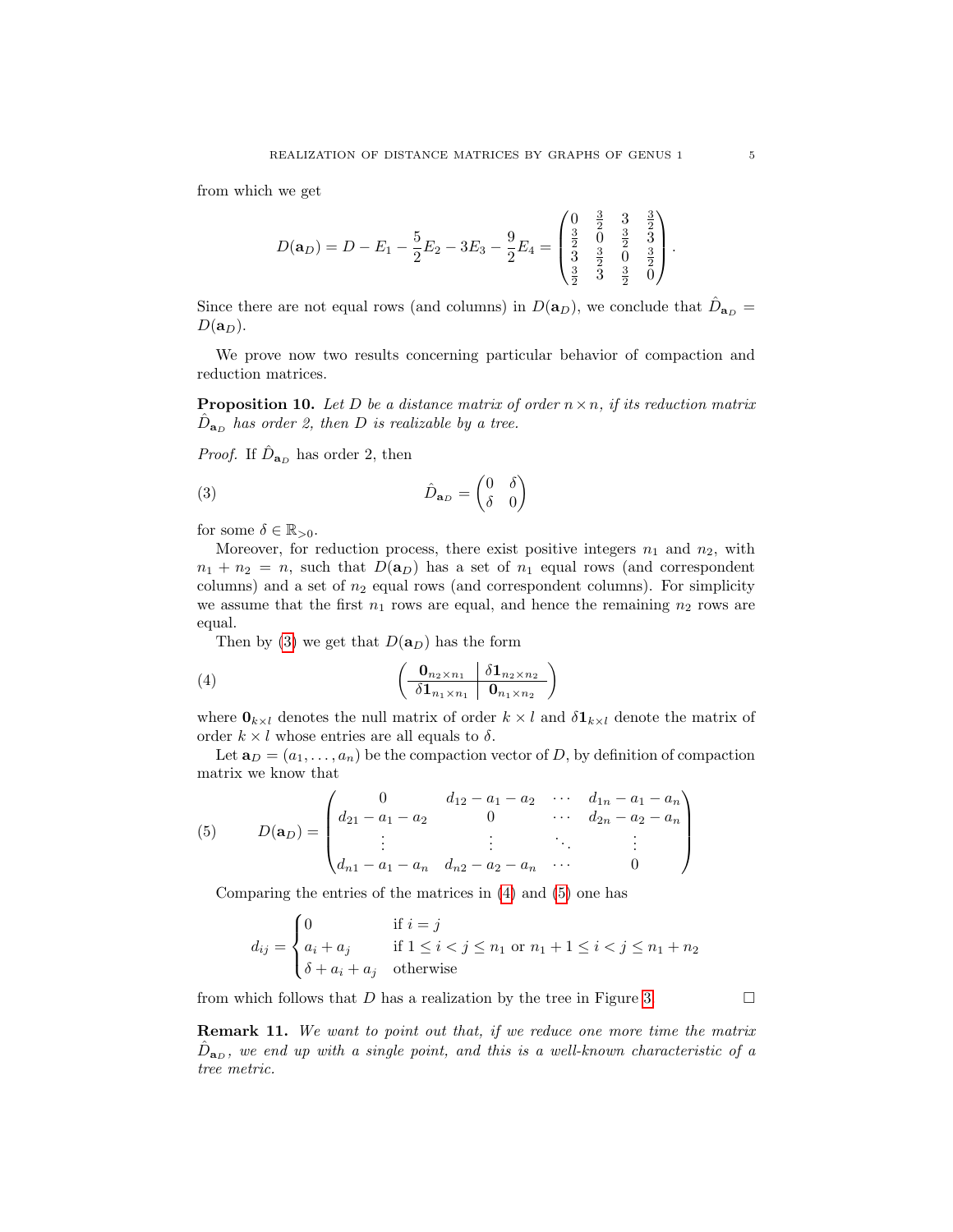

Figure 3. Realization for Proposition [10.](#page-4-0)

<span id="page-5-1"></span>

<span id="page-5-3"></span>FIGURE 4. Tree which realizes the matrix of Example [12.](#page-5-2)

<span id="page-5-2"></span>**Example 12.** Let  $D$  be the distance matrix

$$
D = \begin{pmatrix} 0 & 2 & 3 & 3 \\ 2 & 0 & 3 & 3 \\ 3 & 3 & 0 & 2 \\ 3 & 3 & 2 & 0 \end{pmatrix}
$$

From its compaction vector

$$
\mathbf{a}_D=(1,1,1,1)
$$

we get

$$
D(\mathbf{a}_D) = D - E_1 - E_2 - 3E_3 - E_4 = \begin{pmatrix} 0 & 0 & 1 & 1 \\ 0 & 0 & 1 & 1 \\ 1 & 1 & 0 & 0 \\ 1 & 1 & 0 & 0 \end{pmatrix}.
$$

In this case  $D(\mathbf{a}_D)$  has two pairs of equal rows and, after the reduction process, we get

$$
\hat{D}_{\mathbf{a}_D} = \begin{pmatrix} 0 & 1 \\ 1 & 0 \end{pmatrix}.
$$

Then, by Proposition [10,](#page-4-0) D has a realization by the tree in Figure [4.](#page-5-3)

The second result concerns the compaction matrix.

<span id="page-5-0"></span>**Proposition 13.** Let D be a distance matrix of order  $n \times n$ , if its compaction matrix  $D(\mathbf{a}_D)$  is the null matrix, then D is realizable by a star tree with n leaves (and a unique internal node of valency n).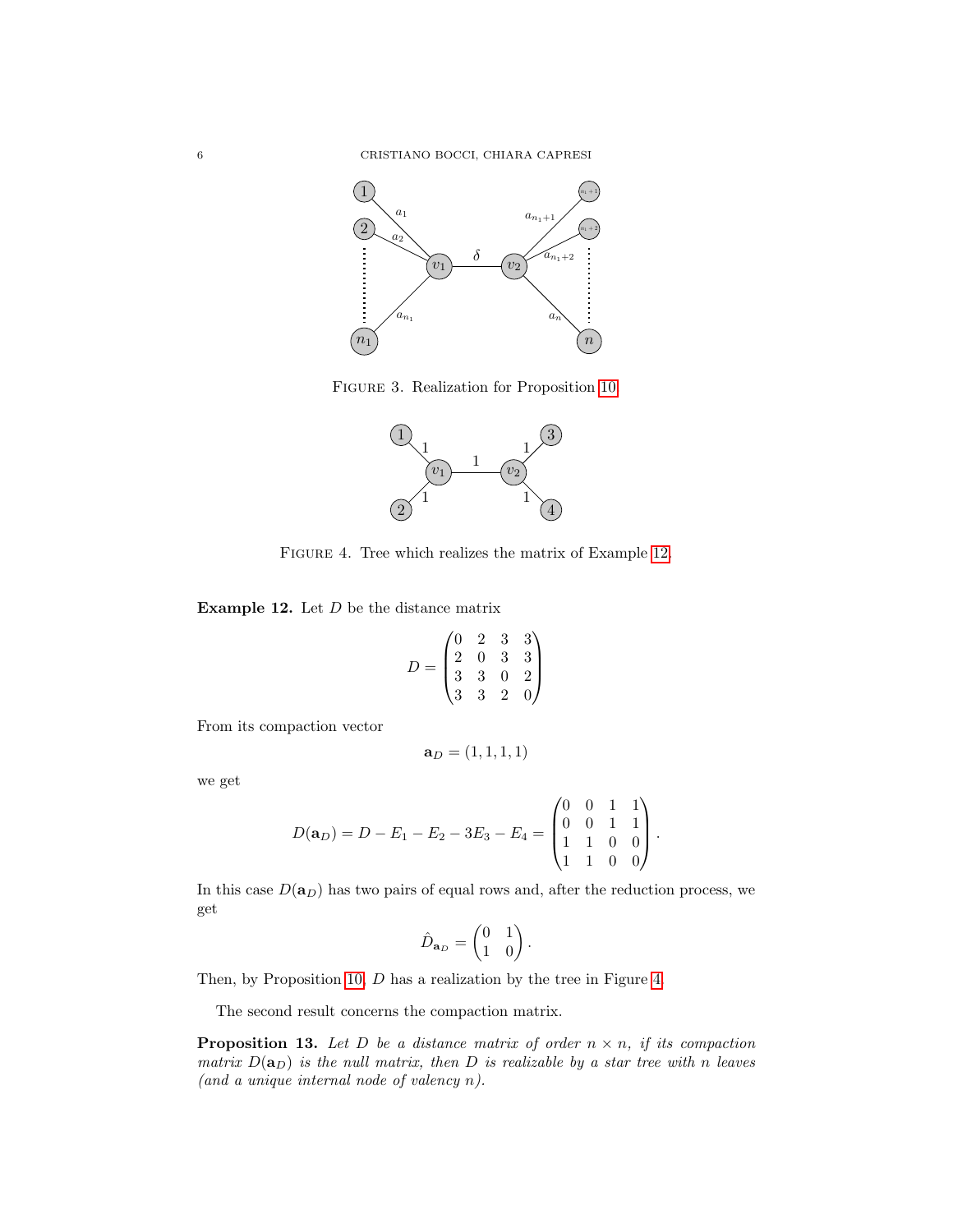

Figure 5. Realization for Proposition [13.](#page-5-0)

<span id="page-6-1"></span>

<span id="page-6-2"></span>Figure 6. Star tree which realizes the matrix of Example [14.](#page-6-0)

*Proof.* Let  $\mathbf{a}_D = (a_1, \ldots, a_n)$  be the compaction vector of D. By definition of compaction matrix we know that

$$
D(\mathbf{a}_D) = \begin{pmatrix} 0 & d_{12} - a_1 - a_2 & \cdots & d_{1n} - a_1 - a_n \\ d_{21} - a_1 - a_2 & 0 & \cdots & d_{2n} - a_2 - a_n \\ \vdots & \vdots & \ddots & \vdots \\ d_{n1} - a_1 - a_n & d_{n2} - a_2 - a_n & \cdots & 0 \end{pmatrix}
$$

Since by hypothesis,  $D(\mathbf{a}_D)$  is the null matrix, one has

$$
d_{ij} = \begin{cases} a_i + a_j & \text{if } i \neq j \\ 0 & \text{otherwise} \end{cases}
$$

from which easily follows that D has a realization by the star tree in Figure [5.](#page-6-1)  $\Box$ 

<span id="page-6-0"></span>**Example 14.** Let  $D$  be the distance matrix

$$
D = \begin{pmatrix} 0 & 3 & 4 & 5 \\ 3 & 0 & 5 & 6 \\ 4 & 5 & 0 & 7 \\ 5 & 6 & 6 & 0 \end{pmatrix}
$$

From its compaction vector

$$
\mathbf{a}_D=(1,2,3,4)
$$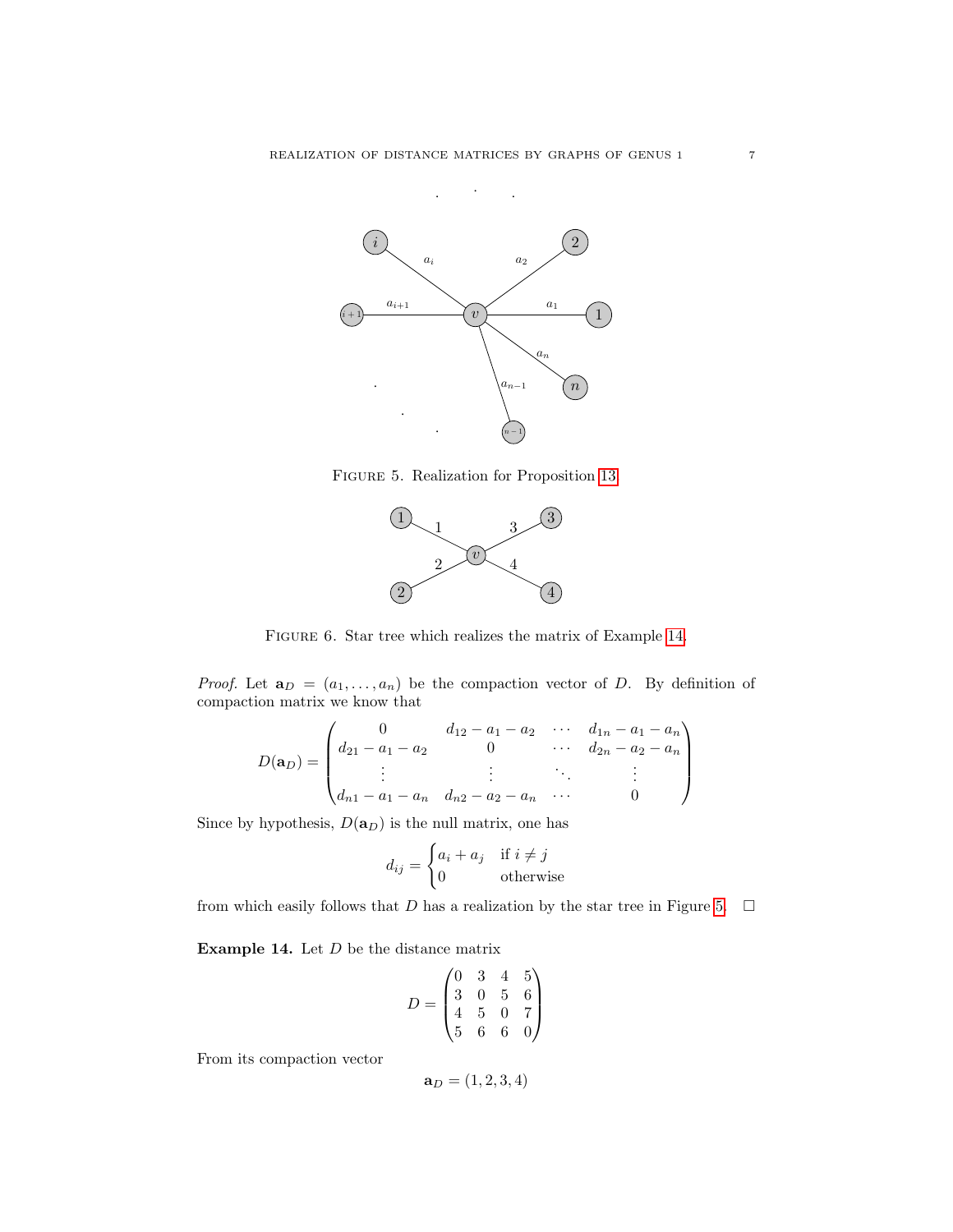we get

$$
D(\mathbf{a}_D) = D - E_1 - 2E_2 - 3E_3 - 4E_4 = \begin{pmatrix} 0 & 0 & 0 & 0 \\ 0 & 0 & 0 & 0 \\ 0 & 0 & 0 & 0 \\ 0 & 0 & 0 & 0 \end{pmatrix}.
$$

Then, by Proposition [13,](#page-5-0) D has a realization by the tree in Figure [6.](#page-6-2)

## 3. Realizations by cycles

In this section we give a useful result for matrices which are realizable by cycles. While in other research papers the order of the vertices is given a priori, or the vertices are eventually re-labelled after some algorithm (see, for example, Definition 4.2 in [\[4\]](#page-21-11)), the following theorem gives a more general characterization of such matrices also if the order of vertices is not known.

Let us denote by  $(i_1, i_2, \ldots, i_n)$  the permutation on [n] such that

$$
\begin{array}{ccccc}\n1 & 2 & \cdots & n \\
\downarrow & \downarrow & & \downarrow \\
i_1 & i_2 & \cdots & i_n\n\end{array}
$$

We recall that a permutation  $\pi$  of  $[n]$  is **real** if it has only one term in the cyclenotation. For example  $\pi_1 = (2, 3, 4, 5, 1)$  is real, while  $\pi_2 = (2, 1, 4, 5, 3)$  is not since it can be written as  $(2, 1)(4, 5, 3)$ .

<span id="page-7-0"></span>**Theorem 15.** A distance matrix D, of order n, has a realization by an n–cycle C if and only if there exists a real permutation  $\pi$  of  $[n]$ , such that

<span id="page-7-1"></span>(6) 
$$
d_{i\pi^{s}(i)} = \min \left\{ \sum_{t=0}^{s-1} d_{\pi^{t}(i)\pi^{t+1}(i)}, \sum_{t=s}^{n-1} d_{\pi^{t}(i)\pi^{t+1}(i)} \right\}
$$

for all  $i = 1, ..., n$  and  $s = 1, ..., n - 1$ .

*Proof.* If D has a realization by an n-cycle C, let  $i_1, i_2, \ldots, i_n$ , with  $i_1 = 1$ , be the labels of the nodes taken in clockwise order. Then  $\pi = (i_2, \ldots, i_n, 1)$  is a real permutation and since, on an n-cycle, the distance between nodes i and  $\pi^{s}(i)$  is the minimum of the two paths from i to  $\pi^{s}(i)$ , equations [\(6\)](#page-7-1) are satisfied, for all  $i = 1, ..., n$  and  $s = 1, ..., n - 1$ .

Vice versa, suppose there exists a real permutation  $\pi$  for which D satisfies equa-tion [\(6\)](#page-7-1), for all  $i = 1, ..., n$  and  $s = 1, ..., n - 1$ . Then let C be the graph of vertices  $V = \{1, 2, \ldots, n\}$  and edges

$$
E = \{ (\pi^i(1), \pi^{i+1}(1)), i = 0, \dots, n-1 \}.
$$

It is easy to check that C is an n-cycle. Finally, putting the weight  $d_{\pi^{i}(1)\pi^{i+1}(1)}$  on the edge  $(\pi^{i}(1), \pi^{i+1}(1))$ , for all  $i = 0, \ldots, n-1$ , we get a weighted n-cycle that, by equation [\(6\)](#page-7-1), is a realization of D.

<span id="page-7-3"></span>**Remark 16.** According to the fact that, on an  $n$ -cycle, the distance between nodes i and j is the minimum of the two paths from i to j, the reader could be surprised of formula [\(6\)](#page-7-1) instead of the following formula

<span id="page-7-2"></span>(7) 
$$
d_{ij} = \min\{d_{ii+1} + d_{i+1} + 2 + \cdots + d_{j-1,j}, d_{ii-1} + d_{i-1} + \cdots + d_{j+1,j}\}
$$

where the indices are taken modulo  $n$ . Notice that  $(7)$  expresses the condition of a path for an n−cycle where the indices are labeled in clockwise order.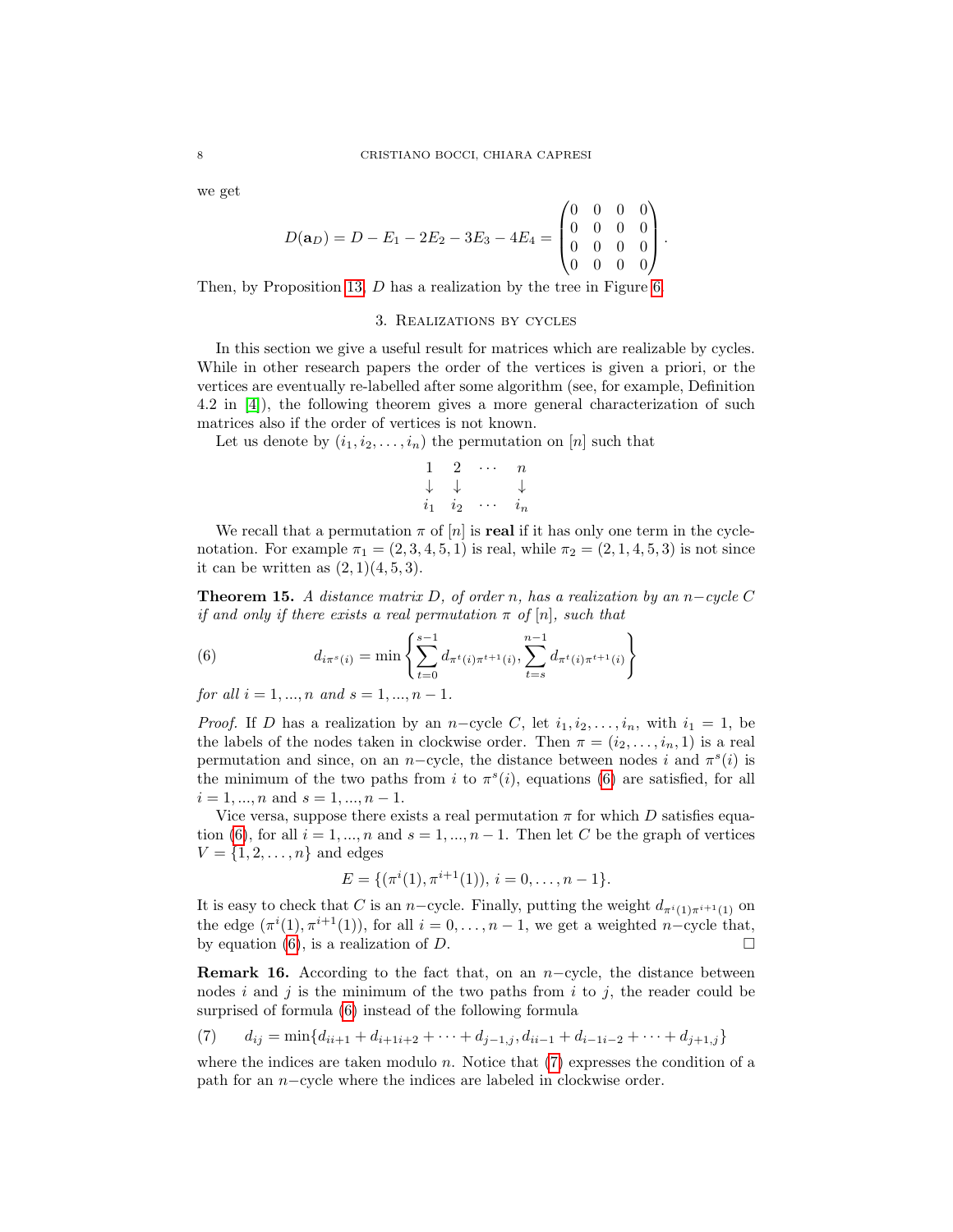

<span id="page-8-0"></span>Figure 7. Realization of the matrix in Remark [16.](#page-7-3)

However in general, it is not true that if a distance matrix D, of order  $n \times n$ , has a realization by an  $n$ -cycle C, then the adjacent vertices of C correspond to adjacent rows (or columns) of D.

For example, if we consider the distance matrix

$$
D = \begin{pmatrix} 0 & 3 & 4 & 1 & 3 & 2 \\ 3 & 0 & 2 & 4 & 3 & 1 \\ 4 & 2 & 0 & 3 & 1 & 3 \\ 1 & 4 & 3 & 0 & 2 & 3 \\ 3 & 3 & 1 & 2 & 0 & 4 \\ 2 & 1 & 3 & 3 & 4 & 0 \end{pmatrix}
$$

we can notice that  $(7)$  does not work for some choice of i and j. For example

<span id="page-8-1"></span>(8) 
$$
3 = d_{15} \neq \min\{d_{12} + d_{23} + d_{34} + d_{45}, d_{16} + d_{65}\}\
$$

$$
= \min\{3 + 2 + 3 + 2, 2 + 4\}
$$

$$
= \min\{10, 6\} = 6
$$

However,  $D$  has a realization by the 6-cycle in Figure [7.](#page-8-0) Here we can notice that the vertices are ordered following the permutation  $\pi = (4, 5, 3, 2, 6, 1)$ . Since  $\pi^2(1) = 5$ , we can compute again [\(8\)](#page-8-1) using [\(6\)](#page-7-1), obtaining

$$
3 = d_{15} = d_{1\pi^2(1)} =
$$
  
= min{ $d_{1\pi(1)} + d_{\pi(1)\pi^2(1)}, d_{\pi^2(1)\pi^3(1)} + d_{\pi^3(1)\pi^4(1)} + d_{\pi^4(1)\pi^5(1)} + d_{\pi^5(1)1}$ }  
= min{ $d_{14} + d_{45}, d_{53} + d_{32} + d_{26} + d_{61}$ }  
= min{1 + 2, 1 + 2 + 1 + 2}  
= min{3, 6} = 3.

**Remark 17.** The cases  $s = 1$ ,  $s = n - 1$  can be omitted since we would obtain two equal terms given by the unique monomial  $d_{i\pi(i)}$  or  $d_{i\pi^{n-1}(i)}$  and then the equation is trivially satisfied.

Given a metric D on X with  $|X| \geq 4$ , we say that D is cyclelike if there is a minimal realization for  $D$  that is a cycle. This type of metric was discussed in, e.g.,  $[4]$ ,  $[12]$ ,  $[16]$ . In  $[4]$ , the authors characterize cyclelike metrics according to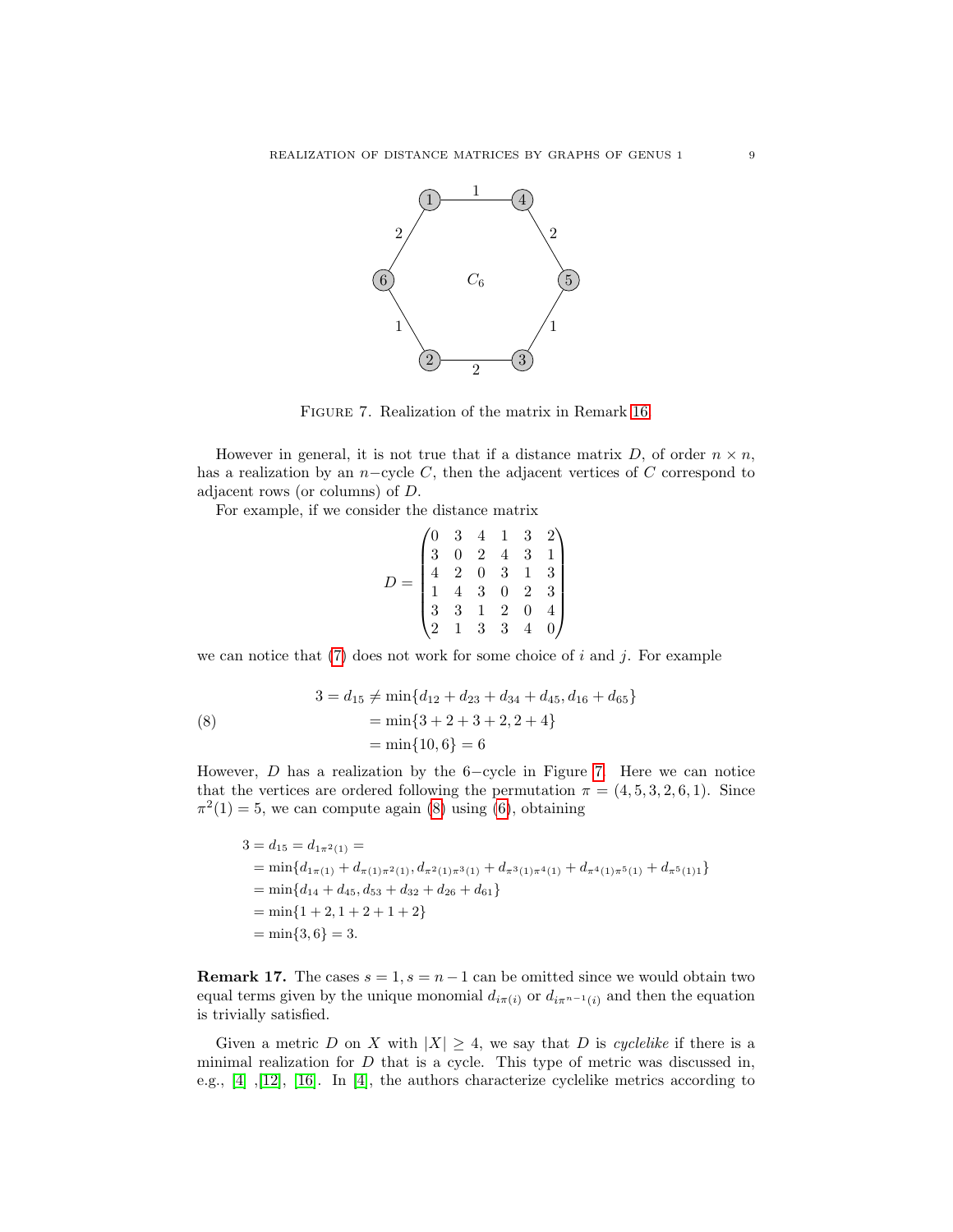equation [\(7\)](#page-7-2), after performing an algorithm that re-enumerate rows and columns of the metric.

We want to mention a useful result from [\[12\]](#page-21-17).

<span id="page-9-2"></span>**Theorem 18** ([\[12\]](#page-21-17), Theorem 4.4). Suppose D is a cyclelike metric on a finite set X and a cycle C is a minimal realization of D with  $V(C) = X = \{v_1, v_2, \ldots, v_m\},\$  $m \geq 4$  and  $E(C) = \{ \{v_i, v_{i+1}\} : 1 \leq i \leq m \}$ , where the indices are taken modulo m. Then,  $C$  is an optimal realization of  $D$  if and only if

<span id="page-9-1"></span>(9) 
$$
D(v_{i-1}, v_i) + D(v_i, v_{i+1}) = D(v_{i-1}, v_{i+1})
$$

holds for all i. In this case, C is the unique optimal realization of D.

It is not true, in general, that a metric D satisfying the conditions of Theorem [15,](#page-7-0) must satisfy also equations [\(9\)](#page-9-1), where the order of the indices is given by the permutation  $\pi$ . However, this becomes true when we add an extra condition on  $D$ , thus we have the following result.

<span id="page-9-0"></span>**Proposition 19.** Let D be a distance matrix such that  $a_D$  is the null vector. If D satisfies the conditions of Theorem [15,](#page-7-0) then the realization of D by a cycle C is optimal.

*Proof.* For simplicity of notation, we assume that  $D$  satisfies equations [\(6\)](#page-7-1) with respect to the permutation  $\pi = (2, 3, \ldots, n-1, n, 1).$ 

Suppose that the realization  $C$  is not optimal, then, according to Theorem [18](#page-9-2) there are vertices  $v_{i-1}, v_i, v_{i+1}$  such that

(10) 
$$
D(v_{i-1}, v_{i+1}) < D(v_{i-1}, v_i) + D(v_i, v_{i+1}).
$$

Since D satisfies the conditions of Theorem [15](#page-7-0) we must have

<span id="page-9-3"></span>
$$
D(v_{i-1}, v_{i+1}) = D(v_{i+1}, v_{i+2}) + D(v_{i+2}, v_{i+3}) + \cdots + D(v_{i-2}, v_{i-1}),
$$

where the indices are taken modulo n. Let us add an edge between nodes  $v_{i-1}$  and  $v_{i+1}$  of weight  $W := D(v_{i+1}, v_{i+2}) + D(v_{i+2}, v_{i+3}) + \cdots + D(v_{i-2}, v_{i-1})$ . We can then apply an elementary cycle reduction (see  $[9]$ ) obtaining a new node w and the following set of weighted edges

- the edge  $(v_{i-1}, w)$  of weight  $\frac{1}{2} (D(v_{i-1}, v_i) + W D(v_i, v_{i+1}))$
- the edge  $(v_i, w)$  of weight  $\frac{1}{2} (D(v_{i-1}, v_i) + D(v_i, v_{i+1}) W)$
- the edge  $(v_{i+1}, w)$  of weight  $\frac{1}{2} (D(v_{i+1}, v_i) + W D(v_{i-1}, v_i))$

By  $(10)$ , the edge  $(v_i, w)$  has strictly positive weight and this number is exactly the *i*−th entry of the compaction vector  $\mathbf{a}_D$ , which is a contradiction.  $\Box$ 

The application of Theorem [15](#page-7-0) requires, in principle, to check all possible n! permutations, but this is intractable also for  $n$  of moderate size. However, the following algorithm permits to find an expected permutation  $\pi$  in  $O(n^2)$  time.

INPUT: a distance matrix  $D$  of order  $n$ 

- (1) set  $\pi_n = 1$  and  $L = \{1\}$
- (2) choose the two minimal entries  $D(1, i)$  and  $D(1, j)$  in the first row (if more, choose two of them);
- (3) set  $\pi_2 = i$ ,  $\pi_{n-1} = j$  and  $L = \{1, i, j\}$
- (4) for s from 2 to  $n-2$  do
	- (4.1) choose minimal entry  $D(\pi_s, k)$  in  $\pi_s$ -th row with  $k \notin L$  (if more, choose one of them);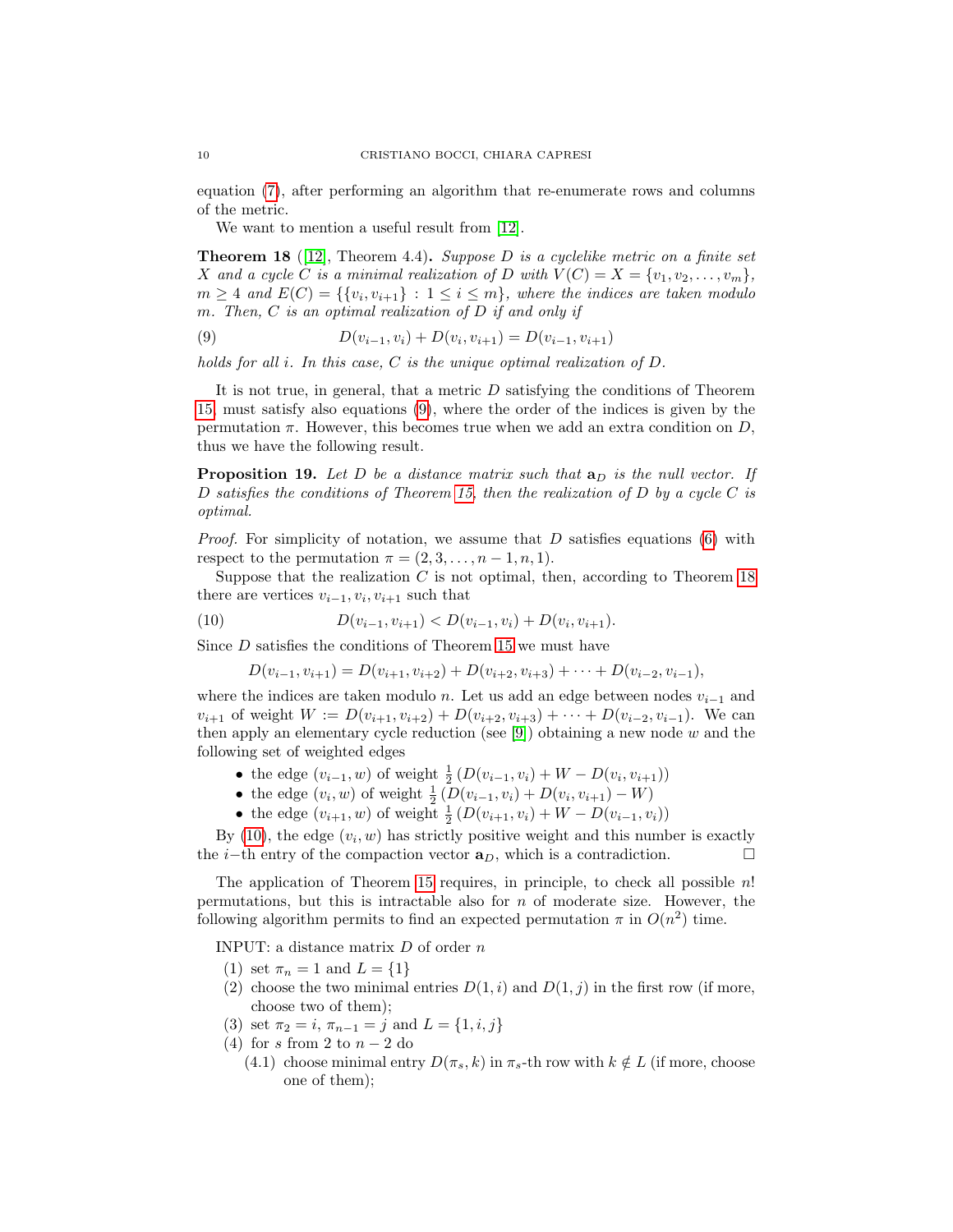(4.2) set  $\pi_{s+1} = k$  and  $L := L \cup \{k\}$ 

(5) if  $D(\pi_{n-1}, j)$  is one of the two minimal entries in  $\pi_{n-1}$ -th row, then  $\pi$  is the expected permutation

### <span id="page-10-0"></span>4. Algorithm of realization of a matrix by a graph of genus 1

The idea of the algorithm is to iterate the processes of compaction and reduction, obtaining at every step i a new matrix  $D(i)$ . The algorithm will stop when, at a certain step  $t$ , we will be in one of the following cases

- (1) the matrix  $D(t)$  has order 2;
- (2) the compaction matrix  $D(\mathbf{a}_{D(t)})$  is the null matrix;
- (3) the compaction vector  $\mathbf{a}_{D(t)}$  is the null vector and neither cases (1) or (2) are verified.

If we have kept track of all compaction vectors  $\mathbf{a}_{D(i)}$  and of all the rows and columns eliminated in the matrices  $D(\mathbf{a}_{D(i)})$ , by going backwards, we can construct the graph realizing the starting matrix  $D$ , from the graph  $G(t)$  which realizes the last matrix  $D(t)$ , adding at every step  $t-i$ , with  $1 \leq i \leq t$ , new distinct nodes with edges adjacent to the graph  $G_{t-i+1}$ .

From Propositions [10](#page-4-0) and [13](#page-5-0) we know that in cases (1) and (2), the matrix  $D_t$  is realizable by a tree and hence, as we have just said, we will get that  $D$  is realizable by a tree. Finally, if we are in case (3) and we verify, by Theorem [15,](#page-7-0) that  $D(t)$ is realizable by an  $m$ -cycle, with  $m \leq n$  then the matrix D can be realized by a graph of genus 1.

We divide the algorithm into two parts: a first part of analysis, which determines if or not a distance matrix can be realized by a graph of genus 1 and then, a part of reconstruction which, using data from the analysis part, constructs the desired graph of genus 1.

## Algorithm

INPUT: a distance matrix D of order n.

### Analysis:

**Step 0:** Let  $t = 0$ ,  $D(t) = D$ ,  $\Theta = \{1, 2, ..., n\}$  and  $\rho = n$ .

- **Step 1:** Compute the compaction vector  $\mathbf{a}_{D(t)}$  of  $D(t)$ . If  $\mathbf{a}_{D(t)}$  is the null vector go to **Step 4**.
- **Step 2:** Compute the compaction matrix  $D(\mathbf{a}_{D(t)})$  of  $D(t)$ . If  $D(\mathbf{a}_D(t))$  is the zero matrix, then, by Proposition [13,](#page-5-0)  $D(t)$  is realizable by a tree  $G(V, E)$  and go to Step 5.

# Step 3: Let

$$
S(t) = \left\{ \{i_{1,1}(t), i_{1,2}(t), \ldots, i_{1,s_1(t)}(t)\}, \ldots, \{i_{\theta(t),1}(t), i_{\theta(t),2}(t), \ldots, i_{\theta(t),s_{\theta}(t)}(t)\} \right\}
$$

be the collection of all distinct (ordered) subset of  $\Theta$  of indices of equal rows of  $D(\mathbf{a}_{D(t)})$ , with  $|S(t)| = \theta(t)$ , and let

$$
S'(t) = \{j_1(t), j_2(t), \dots, j_{\sigma(t)}(t)\}
$$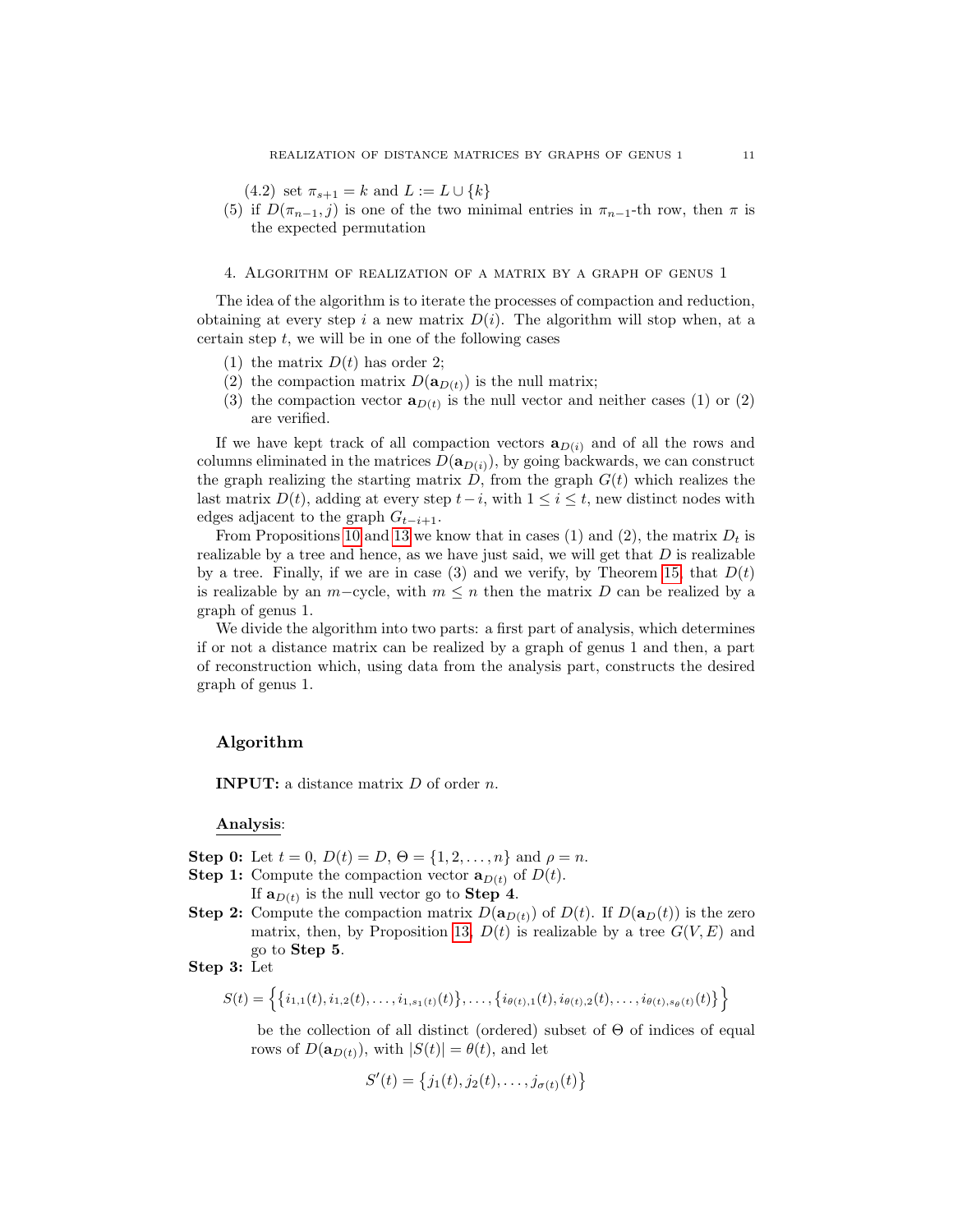be the set of (ordered) indices of  $\Theta$  not in any subset of  $S(t)$ , with  $|S'(t)| =$  $\sigma(t)$ .

For k from 1 to  $\theta(t)$  do

**Step 3.1:** Remove from  $D(t)$  all rows and columns indexed by  $i_{k,2}(t)$ ,  $i_{k,3}(t), \ldots i_{k,s_k(t)}(t)$ 

**Step 3.2:** Relabel  $i_{k,1}(t)$ -th row and column of  $D(t)$  by  $\rho + k$ Step 3.3: Set

$$
\Theta := \left(\Theta \cup \{\rho + k\}\right) \setminus \{i_{k,1}(t), i_{k,2}(t), \ldots, i_{k,s_k}(t)\}.
$$

For k from 1 to  $\sigma(t)$  do

**Step 3.4:** Relabel  $j_k(t)$ -th row and column of  $D(t)$  by  $\rho + \theta(t) + k$ Step 3.5: Set

$$
\Theta := \Big(\Theta \cup \{\rho + \theta(t) + k\}\Big) \setminus \{j_k(t)\}.
$$

We get the reduction matrix  $\hat{D}(\mathbf{a}_{D(t)})$  with a new labelling of rows and columns.

If  $D(\mathbf{a}_{D(t)})$  has order 2 then, by Proposition [10,](#page-4-0)  $D(t)$  is realizable by a tree  $G(V, E)$  and go to **Step 5**.

Otherwise set

$$
\rho := \rho + \theta(t) + \sigma(t),
$$
  

$$
t := t + 1,
$$
  

$$
D(t) := \hat{D}(\mathbf{a}_{D(t-1)})
$$

and return to Step 1.

Step 4: Check if  $D(t)$  is realizable by an m−cycle  $G(V, E)$  with  $m = |\Theta|$ . If so, then  $D$  can be realized by a graph of genus 1 and go to **Step 5**. Otherwise, D has not a realization by a tree or a graph of genus 1 then EXIT.

## Reconstruction:

Step 5 For  $\tau$  from  $t-1$  to 0 do Set  $\rho := \rho - \theta(\tau) - \sigma(\tau)$ Step 5.1: for  $\kappa$  from 1 to  $\sigma(\tau)$  do If  $(\mathbf{a}_{D(\tau)})_{j_{\kappa}(\tau)} \neq 0$  then add node:  $V := V \cup \{j_{\kappa}(\tau)\}\$ add weighted edge:  $E := E \cup \{(\rho + \theta(\tau) + \kappa, j_{\kappa}(\tau), (\mathbf{a}_{D(\tau)})_{j_{\kappa}(\tau)})\}$ Else replace node:  $V := (V \setminus {\rho + \theta(\tau) + k}) \cup {j_{\kappa}(\tau)}$ Step 5.2: for  $\kappa$  from 1 to  $\theta(\tau)$  do Add nodes:  $V := V \cup \{i_{\kappa,1}(\tau), i_{\kappa,2}(\tau), \ldots, i_{\kappa,s_{\kappa}(\tau)}(\tau)\}\$ Add weighted edges:  $E := E \cup \{(\rho + \kappa, i_{\kappa,1}(\tau), (a_{D(\tau)})_{i_{\kappa,1}(\tau)}), \ldots, (\rho + \kappa, i_{\kappa,s_{\kappa}}(\tau), (a_{D(\tau)})_{i_{\kappa,s_{\kappa}(\tau)}(\tau)})\}$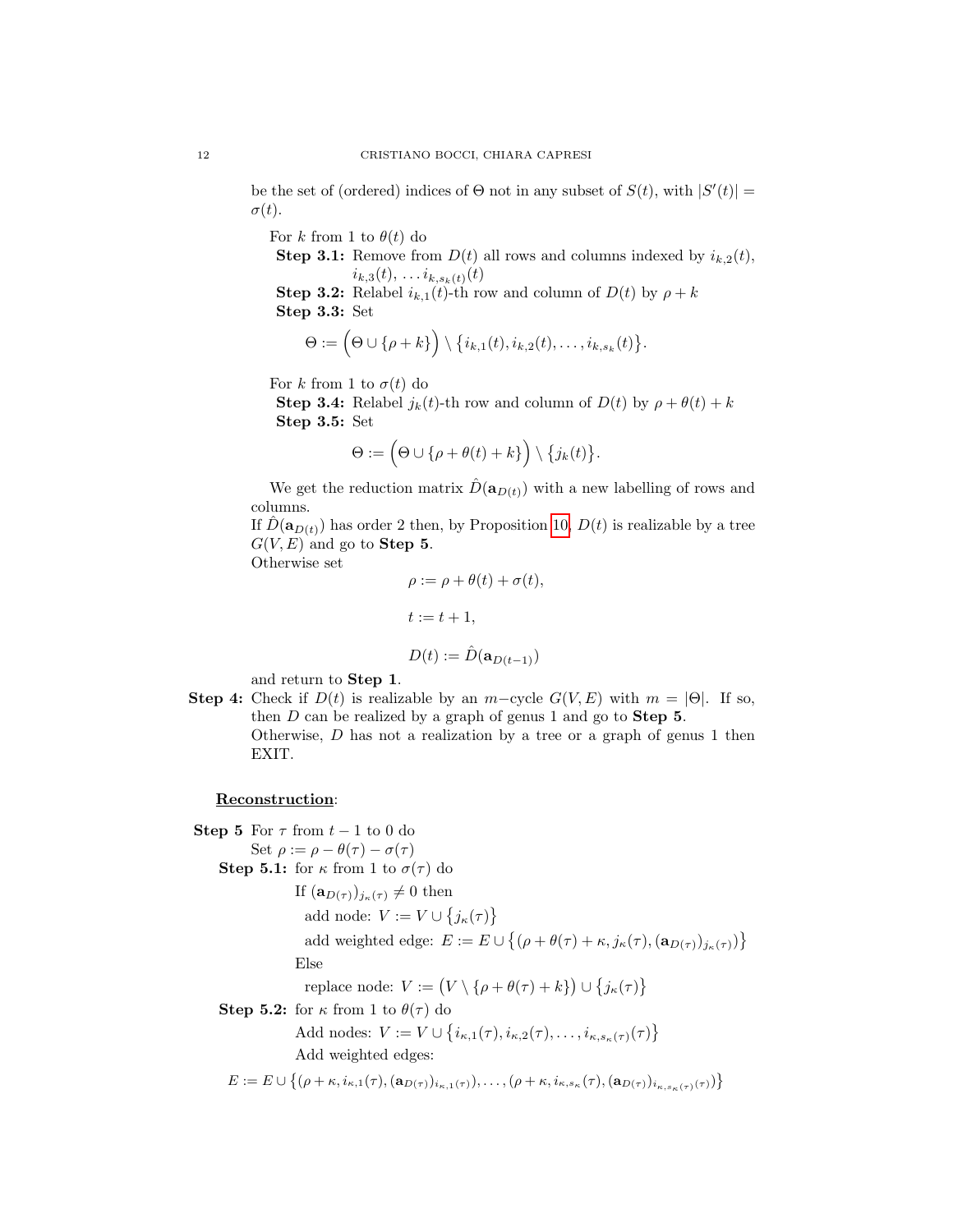**OUTPUT:** the graph  $G$  realizing  $D$ .

Remark 20. It is easy to observe that, in the algorithm, the equal rows in a compaction matrix will correspond to nodes which are adjacent to the same interior node.

**Remark 21.** The algorithm has been implemented in  $\text{Maple}^{TM}$ . Here, the stored data of compaction vectors and reduction matrices are used to build the weighted adjacency matrix of the graph which realizes the distance matrix  $D$ . The algorithm can be found in the ancillary file algorithm.mw.

The study of recursive compaction vectors is equivalent to removing all pendant trees in the optimal realization. In such a procedure, the number of operations grows in a time complexity of  $O(n^4)$ , where n is the order of the distance matrix D. As a matter of fact, computing an entry of the compaction vector is done in a time complexity of  $O(n^2)$ . This must be done for the *n* entries of the compaction vector. Moreover, we need to compute the compaction vector for the successive steps of the algorithm. The number of steps is at most  $n$ . As for storage requirement, at the end of each step we store compaction vectors and reduction matrices, this is done in time complexity of  $O(n^3)$ .

We conclude this section with a result about optimality of this realization.

**Proposition 22.** If the algorithm outputs a graph of genus 1 realizing D, then this realization is optimal.

*Proof.* In the analysis part, the algorithm checks if the matrix  $D(t)$  satisfies equa-tions [\(6\)](#page-7-1) at Step 4, which is reached if the compaction vector of  $D(t)$  is the null vector. Hence, by Proposition [19,](#page-9-0) if  $D(t)$  has a realization by a cycle C, this realization is optimal.

Successively, the reconstruction part of the algorithm reconstructs the graph G realizing  $D$ , starting from  $C$  and adding, recursively, pendant edges. Hence, by the following theorem, the realization of  $D$  is optimal.

**Theorem 23** ([\[9\]](#page-21-1), Theorem 5). If  $0 \le a \le a_i$  and if  $G_i(a)$  is an optimal realization of  $D_i(a)$ , then G obtained from  $G_i(a)$  adding the vertex  $v'_i$  to  $G_i(a)$  and the edge  $(v'_i, v_i)$  of weight a, is an optimal realization of  $D$ .

### 5. Examples

The following two examples show how the algorithm works.

<span id="page-12-0"></span>Example 24. Consider the following matrix

$$
D = \begin{pmatrix}\n1 & 2 & 3 & 4 & 5 & 6 \\
1 & 0 & 2 & 5 & 6 & 7 & 4 \\
2 & 0 & 5 & 6 & 7 & 4 \\
5 & 5 & 0 & 4 & 5 & 3 \\
6 & 6 & 4 & 0 & 3 & 2 \\
5 & 7 & 7 & 5 & 3 & 0 & 3 \\
6 & 4 & 4 & 3 & 2 & 3 & 0\n\end{pmatrix}
$$

We set  $t = 0$ ,  $D(0) = D$ ,  $\Theta = \{1, 2, 3, 4, 5, 6\}$  and  $\rho = 6$ . The compaction vector of  $D(0)$  is  $\mathbf{a}_{D(0)} = (1, 1, \frac{3}{2}, 1, 2, 0)$ . Since  $\mathbf{a}_{D(0)}$  is not the zero vector we pass to **Step**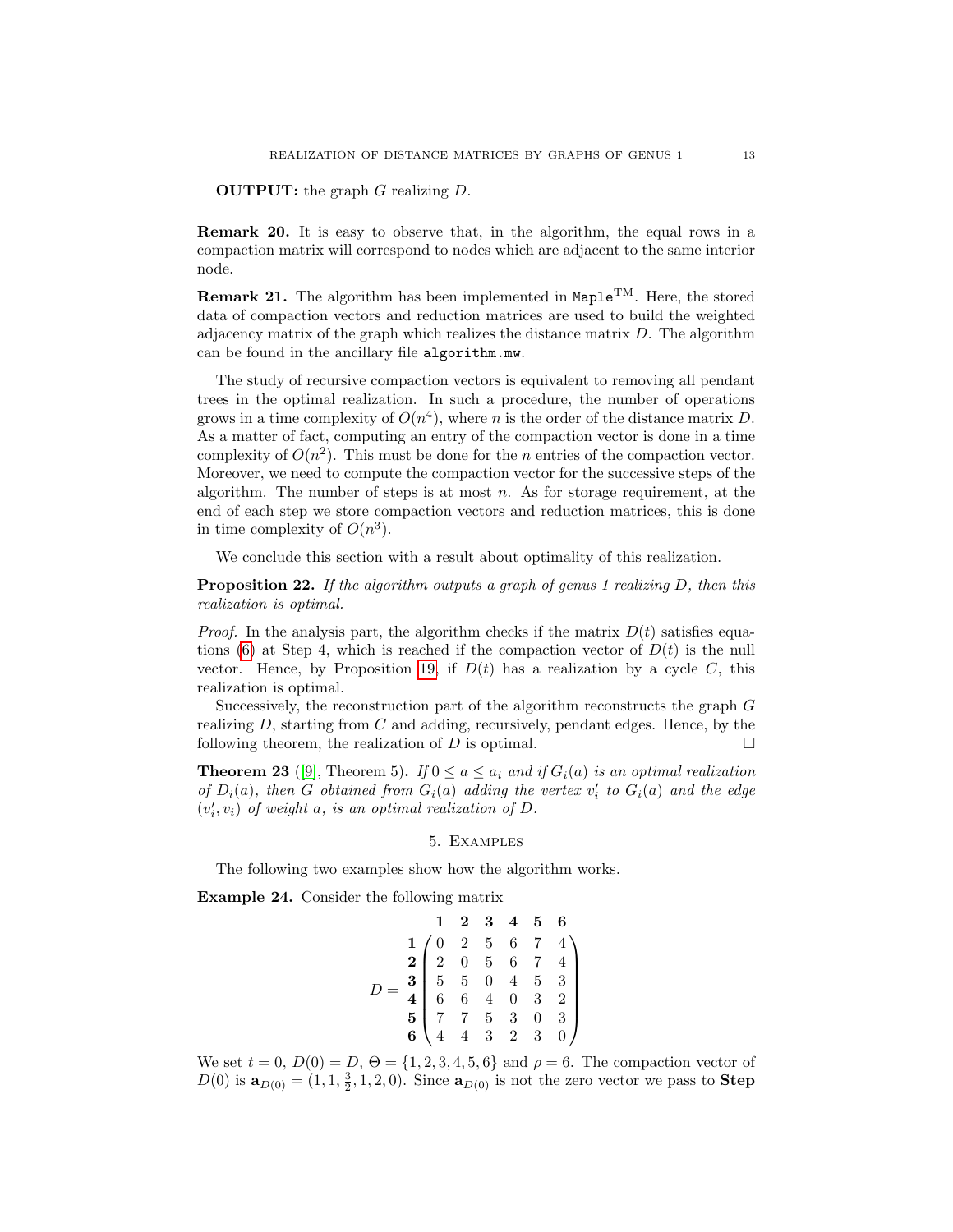2 computing the compaction matrix

$$
D(\mathbf{a}_{D(0)}) = \begin{array}{c c c c c c c c} & 1 & 2 & 3 & 4 & 5 & 6 \\ 1 & 0 & 0 & \frac{5}{2} & 4 & 4 & 3 \\ 2 & 0 & 0 & \frac{5}{2} & 4 & 4 & 3 \\ \frac{5}{2} & \frac{5}{2} & 0 & \frac{3}{2} & \frac{3}{2} & \frac{3}{2} \\ 4 & 4 & \frac{3}{2} & 0 & 0 & 1 \\ 5 & 4 & 4 & \frac{3}{2} & 0 & 0 & 1 \\ 6 & 3 & 3 & \frac{3}{2} & 1 & 1 & 0 \end{array}
$$

Since  $D(\mathbf{a}_{D(0)})$  is not the zero matrix we pass to **Step 3**. Notice that rows 1 and 4 are respectively equal to rows 2 and 5. Hence  $\theta(0) = 2$ ,  $\sigma(0) = 2$  and

$$
S(0) = \left\{ \{1, 2\}, \{4, 5\} \right\} \quad S'(0) = \{3, 6\}
$$

Hence, we remove rows (and columns) labeled by 2 and 5 and relabel

- rows (and columns) 1 and 4 respectively by  $7(= \rho + 1)$  and  $8(= \rho + 2 = 1)$  $\rho + \theta(0)$ ),
- rows (and columns) 3 and 6 respectively by  $9(= \rho + \theta(0) + 1)$  and  $10(=$  $\rho + \theta(0) + 2 = \rho + \theta(0) + \sigma(0)$ .

We get

$$
\Theta = \{1, 2, 3, 4, 5, 6\} \cup \{7, 8, 9, 10\} \setminus \{1, 2, 3, 4, 5, 6\} = \{7, 8, 9, 10\}
$$

and

$$
\hat{D}(\mathbf{a}_{D(0)}) = \begin{bmatrix} 7 & 9 & 8 & 10 \\ 9 & \frac{5}{2} & 4 & 3 \\ 8 & \frac{5}{2} & 0 & \frac{3}{2} & \frac{3}{2} \\ 4 & \frac{3}{2} & 0 & 1 \\ 10 & 3 & \frac{3}{2} & 1 & 0 \end{bmatrix}
$$

Since  $\hat{D}(\mathbf{a}_{D(0)})$  has not order 2, we come back to **Step 1** after setting  $t = 1, \rho = 10$ and  $D(1) = \hat{D}(\mathbf{a}_{D(0)})$ .

The compaction vector of  $D(1)$  is  $\mathbf{a}_{D(1)} = (2, 0, \frac{1}{2}, 0)$  and again we pass to **Step** 2 computing the compaction matrix

$$
D(\mathbf{a}_{D(1)}) = \begin{array}{c c c c c c c} & \mathbf{7} & \mathbf{9} & \mathbf{8} & \mathbf{10} \\ \mathbf{7} & 0 & \frac{1}{2} & \frac{3}{2} & 1 \\ \frac{1}{2} & 0 & 1 & \frac{3}{2} \\ \frac{3}{2} & 1 & 0 & \frac{1}{2} \\ \mathbf{10} & 1 & \frac{3}{2} & \frac{1}{2} & 0 \end{array}
$$

This matrix has not equal rows so  $\theta(1) = 0$  and  $\sigma(1) = 4$  with  $S'(1) = \{7, 9, 8, 10\}.$ After Step 3.4 and Step 3.5 we get  $\Theta = \{11, 12, 13, 14\}$  and

11 12 13 14  
\n
$$
\hat{D}(\mathbf{a}_{D(1)}) = \frac{12}{13} \begin{pmatrix} 0 & \frac{1}{2} & \frac{3}{2} & 1 \\ \frac{1}{2} & 0 & 1 & \frac{3}{2} \\ \frac{3}{2} & 1 & 0 & \frac{1}{2} \\ 14 & 1 & \frac{3}{2} & \frac{1}{2} & 0 \end{pmatrix}
$$

Since it has not order 2, we set  $t = 2$ ,  $\rho = 14$  and  $D(2) = \hat{D}(\mathbf{a}_{D(1)})$ .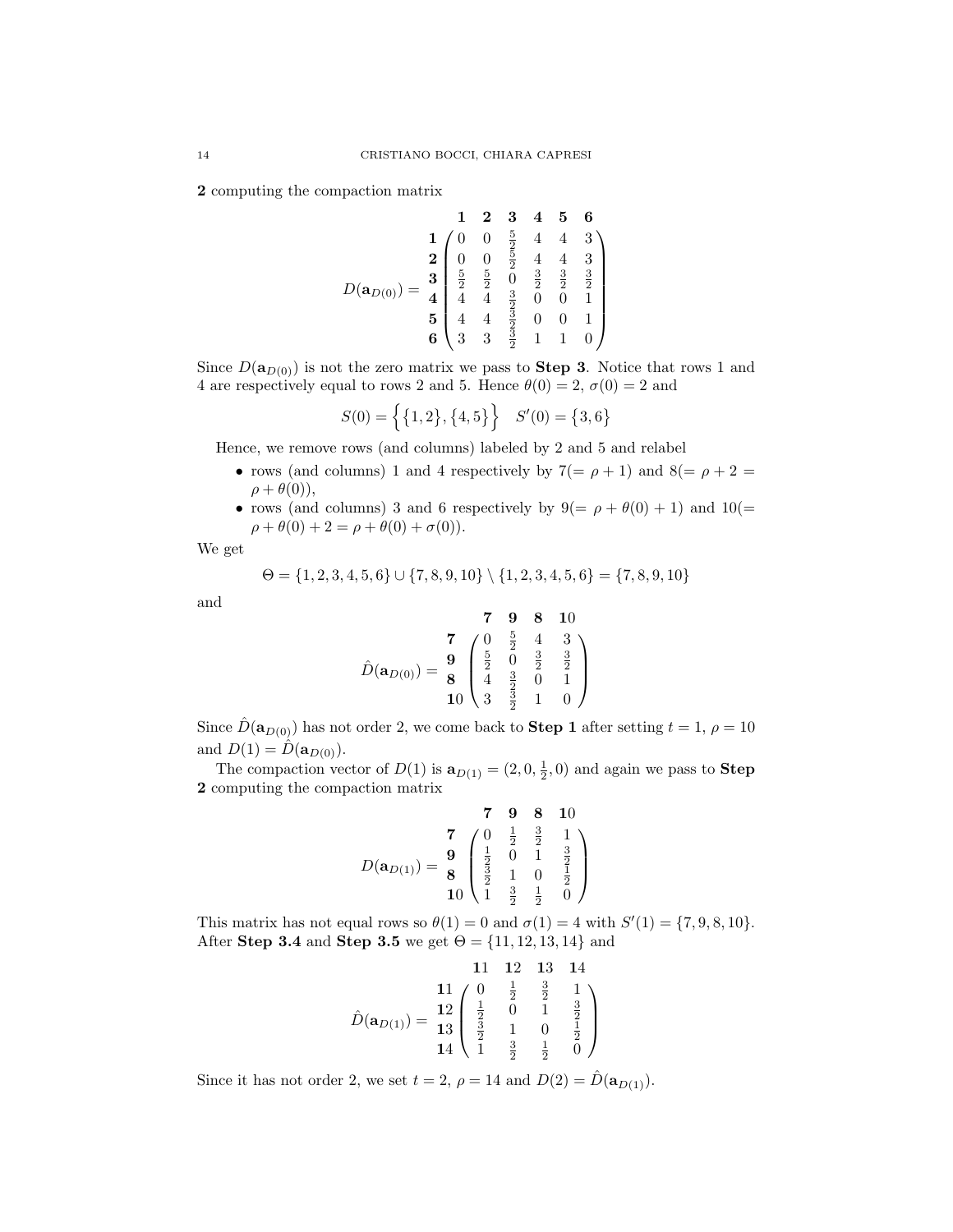

<span id="page-14-0"></span>FIGURE 8. Intermediate steps for the realization of D of Example [24.](#page-12-0)

Computing the compaction vector of  $D(2)$  we get the null vector. Hence, in the analysis part of the algorithm we move to Step 4.

Notice that  $D(2)$  satisfies Formula [\(6\)](#page-7-1) of Theorem [15](#page-7-0) for  $\pi = (2, 3, 4, 1)$  hence it is realizable by the n-cycle G in Figure [8\(](#page-14-0)a) and, moreover, D will be realizable by a graph of genus 1.

We start now the reconstruction part of the algorithm to determine such a graph. Since for  $\tau = 1 (= t-1)$  one has  $\theta(1) = 0$  and  $\sigma(1) = 4$  we set  $\rho = 10$  and we perform only Step 5.1. More in details, one has that

- since  $(\mathbf{a}_{D(1)})_7 = 2$  we add node  $\{7\}$  and edge  $(11, 7, 2)$ .
- since  $(\mathbf{a}_{D(1)})_9 = 0$  we replace node  $\{12\}$  by node  $\{9\}.$
- since  $(\mathbf{a}_{D(1)})_{\mathbf{8}} = \frac{1}{2}$  we add node  $\{8\}$  and edge  $(13, 8, \frac{1}{2})$ .
- since  $(a_{D(1)})_{10} = 0$  we replace node  $\{14\}$  by node  $\{10\}.$

Thus, we get the graph in Figure [8\(](#page-14-0)b).

Now we perform one more time **Step 5** for  $\tau = 0$  (hence  $\rho = 10-\theta(0)-\sigma(0) = 6$ ). Performing Step 5.1 one has that

- since  $(\mathbf{a}_{D(0)})_3 = \frac{3}{2}$  we add node  $\{3\}$  and edge  $(9, 3, \frac{3}{2})$ .
- since  $(\mathbf{a}_{D(0)})_6 = 0$  we replace node  $\{10\}$  by node  $\{6\}.$

Performing Step 5.2 we add

- nodes  $\{1\}$  and  $\{2\}$  and edges  $(7, 1, 1)$  and  $(7, 2, 1)$
- nodes  $\{4\}$  and  $\{5\}$  and edges  $(8, 4, 1)$  and  $(8, 5, 2)$

This concludes the algorithm giving the graph of genus 1 in Figure [9,](#page-15-0) which realizes D.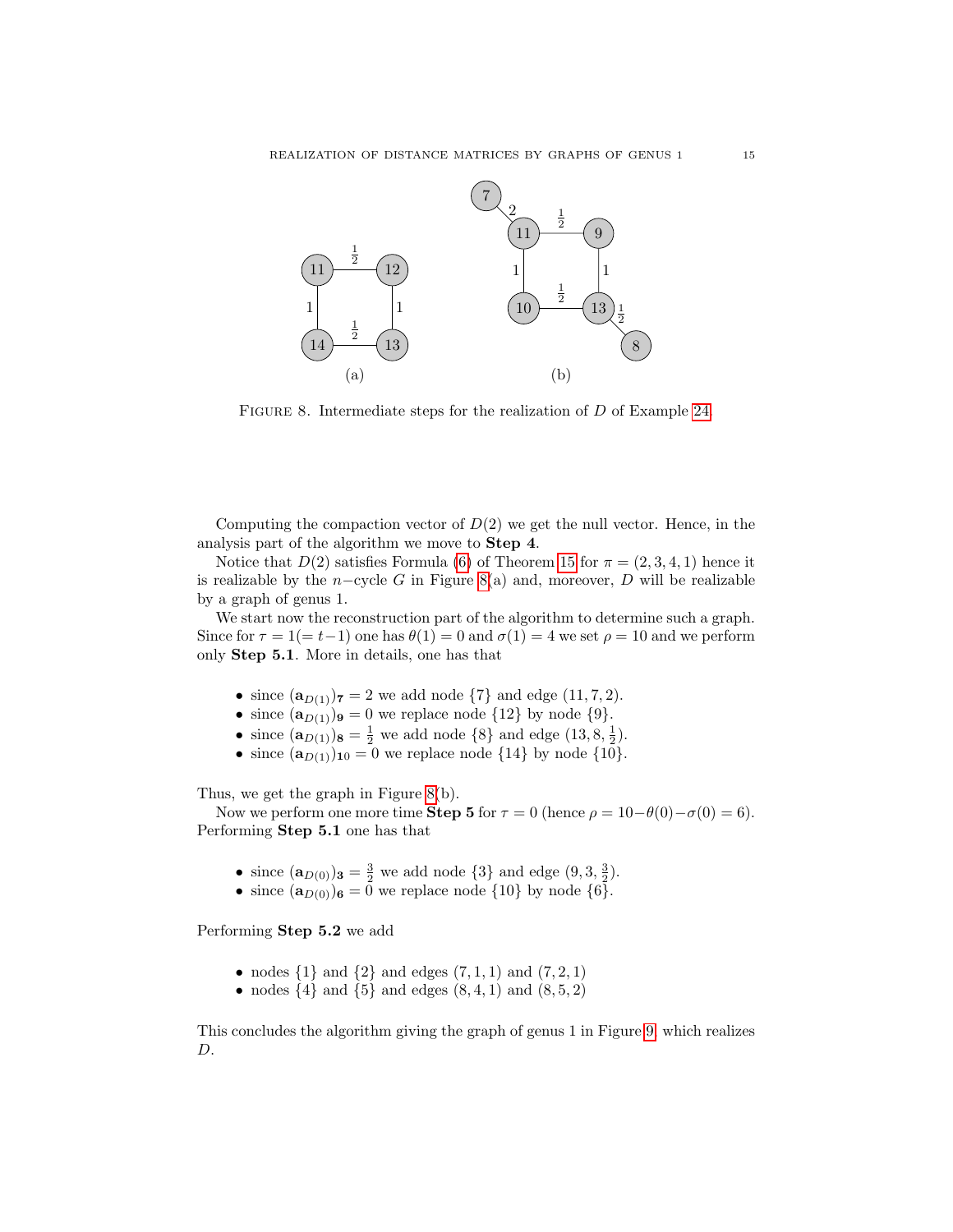

Figure 9. Graph of genus 1 realizing matrix D of Example [24.](#page-12-0)

<span id="page-15-1"></span>Example 25. Consider the following matrix

<span id="page-15-0"></span>

|  |  | $\mathbf{2}$ |  | 3 4 5 6 7 8 9 |  |                                                                                                                                                                                                                                                                                                                                                  |
|--|--|--------------|--|---------------|--|--------------------------------------------------------------------------------------------------------------------------------------------------------------------------------------------------------------------------------------------------------------------------------------------------------------------------------------------------|
|  |  |              |  |               |  | $\begin{array}{c cccccc} \textbf{1} & 0 & 4 & 2 & 6 & 4 & 6 & 2 & 2 & 5 \\ \textbf{2} & 4 & 0 & 4 & 4 & 4 & 4 & 4 & 4 & 4 \\ \textbf{3} & 2 & 4 & 0 & 6 & 4 & 6 & 2 & 2 & 5 \\ \textbf{4} & 6 & 4 & 6 & 0 & 5 & 2 & 6 & 6 & 4 \\ \textbf{5} & 4 & 4 & 4 & 5 & 0 & 5 & 4 & 4 & 3 \\ \textbf{6} & 6 & 4 & 6 & 2 & 5 & 0 & 6 & 6 & 4 \\ \textbf{7}$ |
|  |  |              |  |               |  |                                                                                                                                                                                                                                                                                                                                                  |
|  |  |              |  |               |  |                                                                                                                                                                                                                                                                                                                                                  |
|  |  |              |  |               |  |                                                                                                                                                                                                                                                                                                                                                  |
|  |  |              |  |               |  |                                                                                                                                                                                                                                                                                                                                                  |
|  |  |              |  |               |  |                                                                                                                                                                                                                                                                                                                                                  |
|  |  |              |  |               |  | $\begin{array}{c cccccc} 7 & 2 & 4 & 2 & 6 & 4 & 6 & 0 & 2 & 5 \\ 8 & 2 & 4 & 2 & 6 & 4 & 6 & 2 & 0 & 5 \\ 9 & 5 & 4 & 5 & 4 & 3 & 4 & 5 & 5 & 0 \end{array}$                                                                                                                                                                                    |
|  |  |              |  |               |  |                                                                                                                                                                                                                                                                                                                                                  |
|  |  |              |  |               |  |                                                                                                                                                                                                                                                                                                                                                  |

We set  $t = 0$ ,  $D(0) = D$ ,  $\Theta = \{1, 2, 3, 4, 5, 6, 7, 8, 9\}$  and  $\rho = 9$ . The compaction vector of  $D(0)$  is  $\mathbf{a}_{D(0)} = (1, 1, 1, 1, 1, 1, 1, 1, 1)$ . Since  $\mathbf{a}_{D(0)}$  is not the zero vector we pass to Step 2 computing the compaction matrix

$$
D(\mathbf{a}_{D(0)}) = \begin{bmatrix} 1 & 2 & 3 & 4 & 5 & 6 & 7 & 8 & 9 \\ 1 & 0 & 2 & 0 & 4 & 2 & 4 & 0 & 0 & 3 \\ 2 & 0 & 2 & 2 & 2 & 2 & 2 & 2 & 2 \\ 3 & 0 & 2 & 0 & 4 & 2 & 4 & 0 & 0 & 3 \\ 4 & 4 & 2 & 4 & 0 & 3 & 0 & 4 & 4 & 2 \\ 4 & 2 & 4 & 0 & 3 & 0 & 4 & 4 & 2 \\ 6 & 4 & 2 & 4 & 0 & 3 & 0 & 4 & 4 & 2 \\ 7 & 0 & 2 & 0 & 4 & 2 & 4 & 0 & 0 & 3 \\ 8 & 0 & 2 & 0 & 4 & 2 & 4 & 0 & 0 & 3 \\ 9 & 3 & 2 & 3 & 2 & 1 & 2 & 3 & 3 & 0 \end{bmatrix}
$$

Since  $D(\mathbf{a}_{D(0)})$  is not the zero matrix we pass to **Step 3**. Here we have

$$
S(0) = \left\{ \{1, 3, 7, 8\}, \{4, 6\} \right\} \quad S'(0) = \{2, 5, 9\},
$$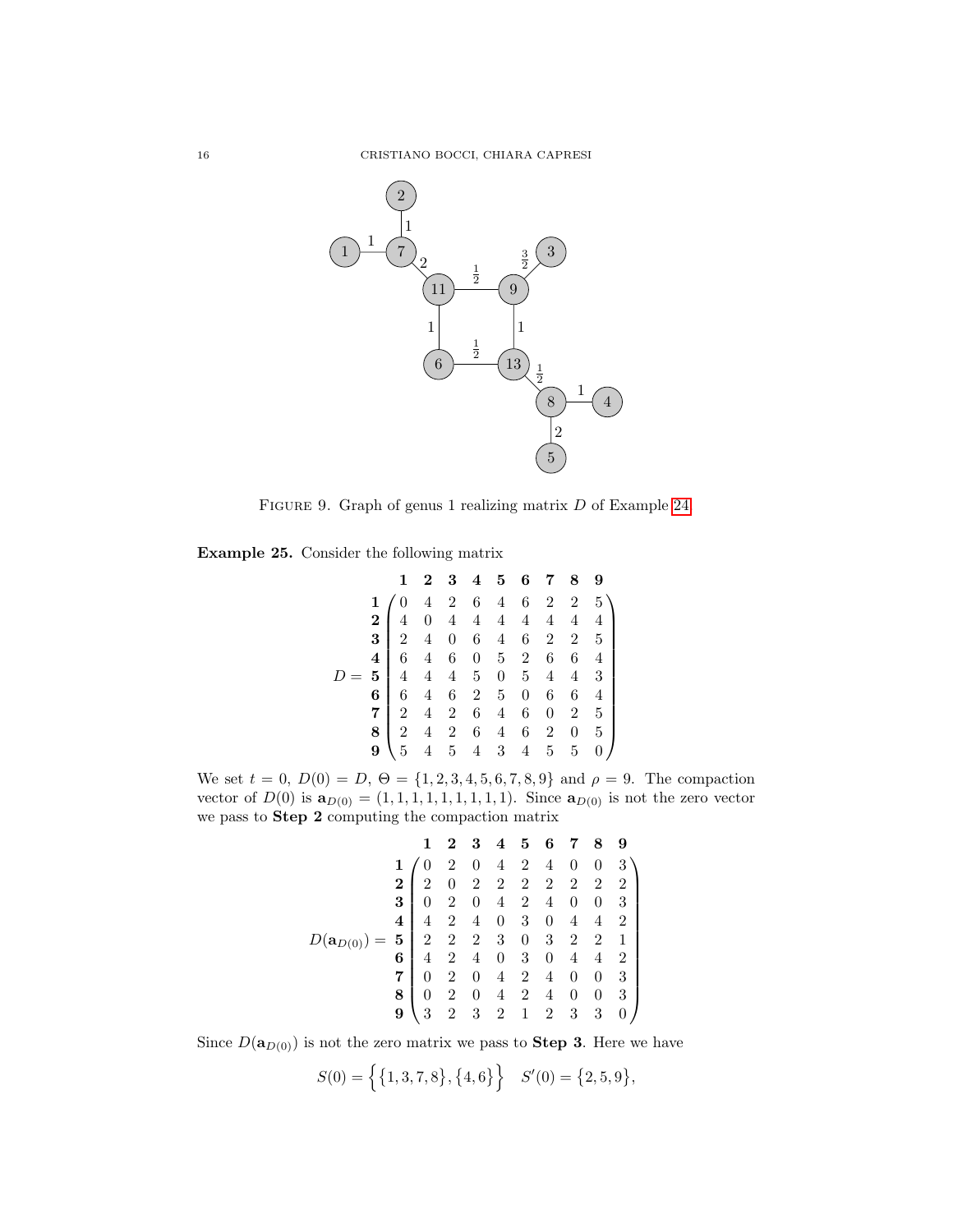$$
\theta(0) = 2 \qquad \sigma(0) = 3.
$$

Hence, we remove rows (and columns) labeled by 3, 7, 8 and 6 and relabel

- rows (and columns) 1 and 4 respectively by  $10(=\rho+1)$  and  $11(=\rho+2=$  $\rho + \theta(0)$ ),
- rows (and columns) 2,5 and 9 respectively by  $12(=\rho + \theta(0) + 1)$ , 13 and  $14(=\rho + \theta(0) + 3 = \rho + \theta(0) + \sigma(0)).$

We get

$$
\Theta(t) = \{10, 11, 12, 13, 14\}
$$

and

$$
\hat{D}(\mathbf{a}_{D(0)}) = \begin{pmatrix} 10 & 12 & 11 & 13 & 14 \\ 10 & 0 & 2 & 4 & 2 & 3 \\ 12 & 2 & 0 & 2 & 2 & 2 \\ 13 & 4 & 2 & 0 & 3 & 2 \\ 13 & 2 & 2 & 3 & 0 & 1 \\ 14 & 3 & 2 & 2 & 1 & 0 \end{pmatrix}
$$

Since  $\hat{D}(\mathbf{a}_{D(0)})$  has not order 2, we come back to **Step 1** after setting  $t = 1$ ,  $\rho = 14$ and  $D(1) = D(a_{D(0)})$ .

The compaction vector of  $D(1)$  is  $\mathbf{a}_{D(1)} = (1, 0, 1, 0, 0)$  and again we pass to Step 2 computing the compaction matrix

$$
D(\mathbf{a}_{D(1)}) = \begin{bmatrix} 10 & 12 & 11 & 13 & 14 \\ 10 & 0 & 1 & 2 & 1 & 2 \\ 12 & 1 & 0 & 1 & 2 & 2 \\ 2 & 1 & 0 & 2 & 1 & 1 \\ 13 & 1 & 2 & 2 & 0 & 1 \\ 14 & 2 & 2 & 1 & 1 & 0 \end{bmatrix}
$$

This matrix has not equal rows so  $\theta(1) = 0$  and  $\sigma(1) = 5$  with

$$
S'(1) = \{10, 12, 11, 13, 14\}.
$$

After Step 3.4 and Step 3.5 we get  $\Theta = \{15, 16, 17, 18, 19\}$  and

$$
\hat{D}(\mathbf{a}_{D(1)}) = \begin{bmatrix} & 15 & 16 & 17 & 18 & 19 \\ 15 & 0 & 1 & 2 & 1 & 2 \\ 16 & 1 & 0 & 1 & 2 & 2 \\ 1 & 0 & 1 & 2 & 2 & 1 \\ 18 & 1 & 2 & 2 & 0 & 1 \\ 19 & 2 & 2 & 1 & 1 & 0 \end{bmatrix}
$$

Since it has not order 2, we set  $t = 2$ ,  $\rho = 19$  and  $D(2) = D(\mathbf{a}_{D(1)})$ .

Computing the compaction vector of  $D(2)$  we get the null vector. Hence, in the analysis part of the algorithm we move to Step 4.

Notice that  $D(2)$  satisfies Formula [\(6\)](#page-7-1) of Theorem [15](#page-7-0) for  $\pi = (4, 5, 3, 2, 1)$  hence it is realizable by the 5-cycle  $G$  in Figure [10\(](#page-17-0)a) and, moreover,  $D$  will be realizable by a graph of genus 1.

We start now the reconstruction part of the algorithm to determine such a graph. Since for  $\tau = 1 (= t-1)$  one has  $\theta(1) = 0$  and  $\sigma(1) = 5$  we set  $\rho = 14$  and we perform only Step 5.1. More in details, one has that

• since  $(\mathbf{a}_{D(1)})_{10} = 1$  we add node  $\{10\}$  and edge  $(15, 10, 1)$ .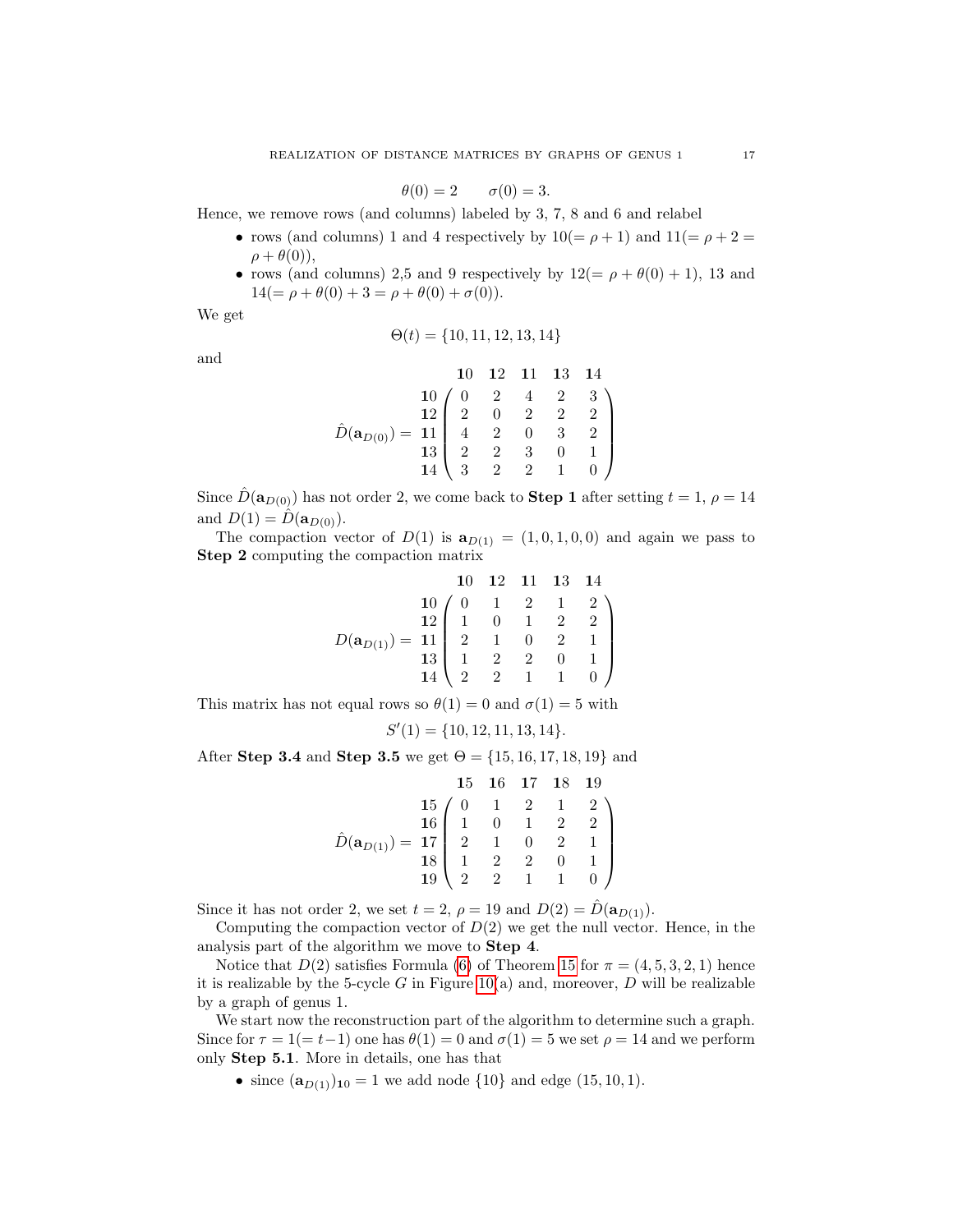

<span id="page-17-0"></span>FIGURE 10. Intermediate steps for the realization of D of Example [25.](#page-15-1)

- since  $(**a**<sub>D(1)</sub>)<sub>12</sub> = 0$  we replace node {16} by node {12}.
- since  $(\mathbf{a}_{D(1)})_{11} = 1$  we add node  $\{11\}$  and edge  $(17, 11, 1)$ .
- since  $(a_{D(1)})_{13} = 0$  we replace node  $\{18\}$  by node  $\{13\}.$
- since  $(**a**<sub>D(1)</sub>)<sub>14</sub> = 0$  we replace node {19} by node {14}.

Thus, we get the graph in Figure [10\(](#page-17-0)b).

Now, we perform one more time **Step 5** for  $\tau = 0$  (hence  $\rho = 14-\theta(0)-\sigma(0) = 9$ ). Performing Step 5.1 one has that

- since  $(**a**<sub>D(0)</sub>)<sub>2</sub> = 1$  we add node  $\{2\}$  and edge  $(12, 2, 1)$ .
- since  $(a_{D(0)})_5 = 1$  we add node  $\{5\}$  and edge  $(13, 5, 1)$ .
- since  $(a_{D(0)})_9 = 1$  we add node  $\{9\}$  and edge  $(14, 9, 1)$ .

Performing Step 5.2 we add

- nodes  $\{1\}$ ,  $\{3\}$ ,  $\{7\}$  and  $\{8\}$  and edges  $(10, 1, 1)$ ,  $(10, 3, 1)$   $(10, 7, 1)$  and  $(10, 8, 1)$
- nodes  $\{4\}$  and  $\{6\}$  and edges  $(11, 4, 1)$  and  $(11, 6, 1)$

This concludes the algorithm giving the graph of genus 1 in Figure [11,](#page-18-0) which realizes D.

We end this section with some examples performed by our algorithm in Maple<sup>TM</sup>. Here, starting from some weighted graphs of genus 1 we computed their distance matrices and we used them, as input, for the algorithm. The Figures [12](#page-18-1) - [15](#page-19-0) show the original graph (on the left) and the output of the algorithm in Maple<sup>TM</sup>(on the right).

## 6. Conclusions and research directions

In this paper we present an algorithm, running in time  $O(n^4)$ , such that, taken as input a distance matrix  $D$ , firstly returns if  $D$  is or not realizable by a tree or a graph of genus 1 and, in case of affirmative answer, it reconstruct the graph itself. Furthermore, we show that the realization obtained with our algorithm is optimal.

This algorithm concerns the use of the well-known processes of compaction and reduction, even though that of compaction has been slightly modified in such a way to be performed along all the indices of a given distance matrix  $D$ ; this approach leads to the definition of the compaction vector of the matrix D itself.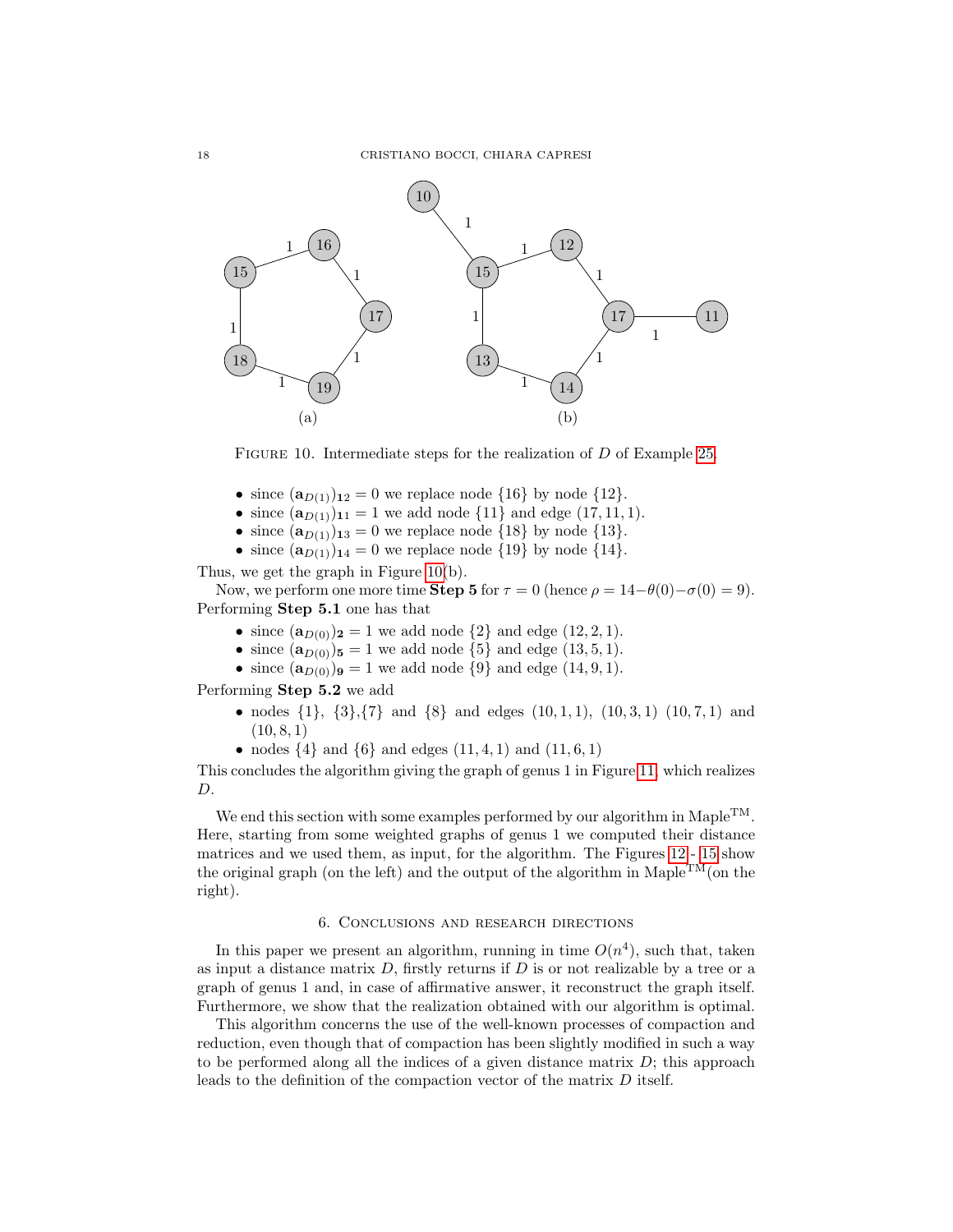

<span id="page-18-0"></span>FIGURE 11. Graph of genus 1 realizing matrix D of Example [25.](#page-15-1)



<span id="page-18-1"></span>FIGURE 12.

Moreover, in contrast with other papers, in which compaction and reduction are applied in algorithms, here, we never analyze the behaviour of edges in the graph we are constructing (see, for example, the "Fusion" step in [\[19\]](#page-21-16)) or suppose to already have a non optimal realization to transform in an optimal one (as for example in [\[10\]](#page-21-12)). As a matter of fact, looking at the algorithm in the ancillary file algorithm.mw, we can see that, once all compaction vectors and reduction matrices are computed, the idea is to construct the weighted adjacency matrix W of the graph which realizes the distance matrix  $D$  in input. To this aim, at each step  $i$  a block matrix is built, then all blocks are glued together. Extra conditions on W are imposed at the last step, depending on if the distance matrix  $M(t)$ , at the last step, is realizable by a tree or by a graph of genus 1.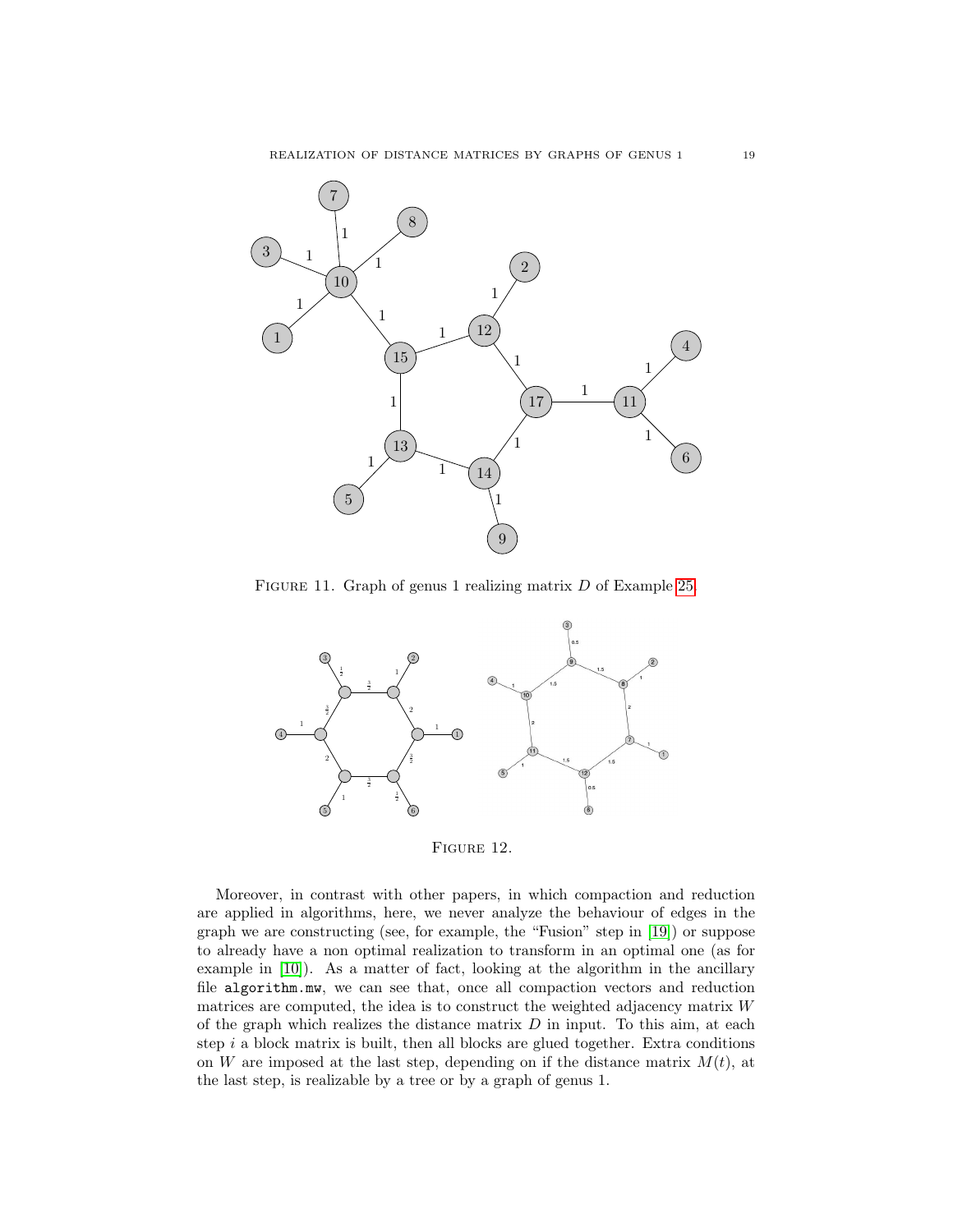



<span id="page-19-0"></span>FIGURE 15.  $\,$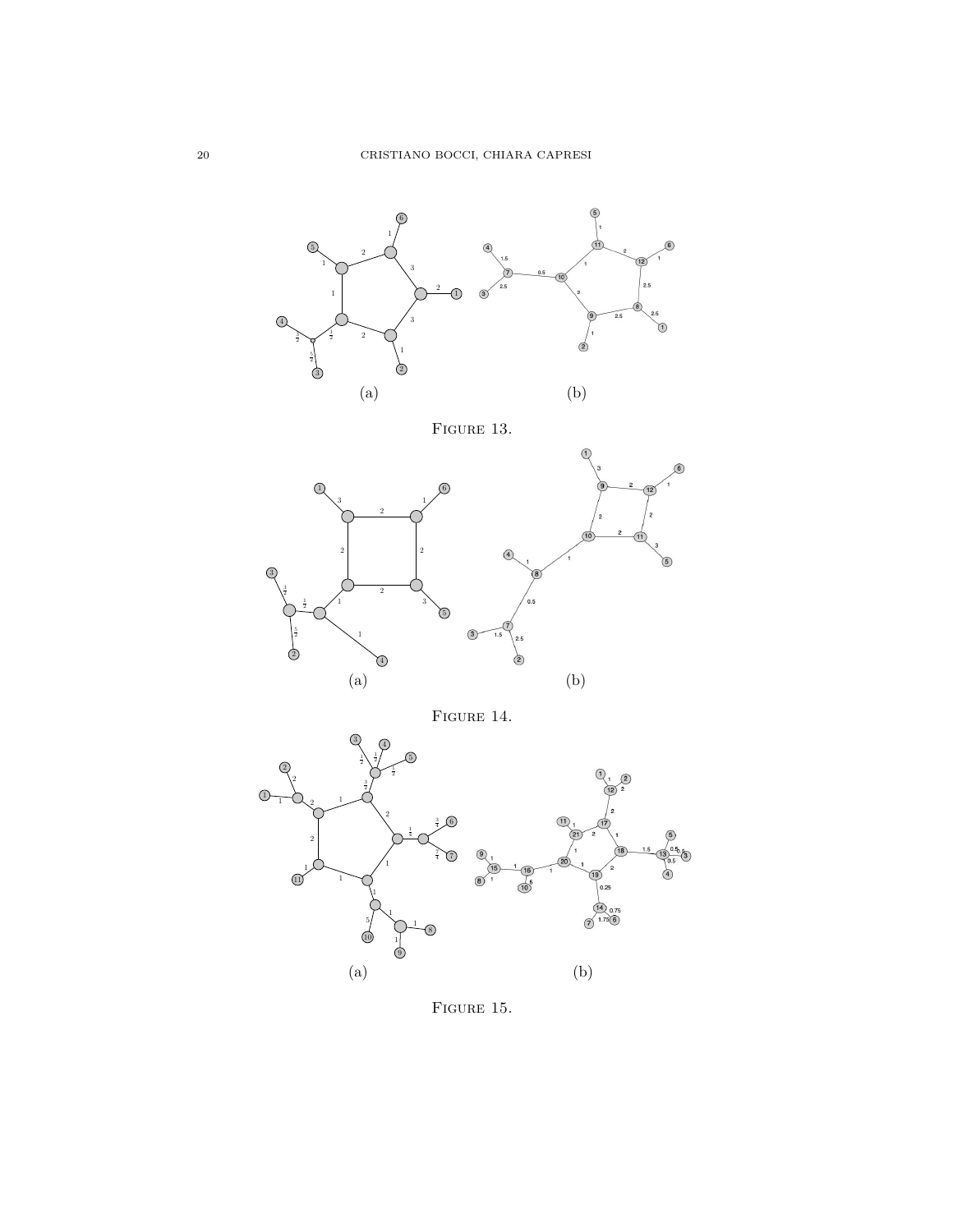The conditions given by Theorem [15,](#page-7-0) to check if a distance matrix has a realization by a graph of genus 1, lead us to suggest two different directions of research. The first one is a natural generalization of Theorem [15,](#page-7-0) seeing if it possible to state a similar result for a realization by a graph of genus g, with  $g \geq 2$ . Even for the case of small  $g$ , such conditions would be very interesting also in terms or the following, our second, research direction.

Consider the formula of Theorem [15.](#page-7-0) It means that  $d_{i\pi^s(i)}$  is equal to the minimum between  $d_{i\pi(i)} + d_{\pi(i)\pi^2(i)} + \cdots + d_{\pi^{s-1}(i)\pi^s(i)}$  and  $d_{\pi^s(i)\pi^{s+1}(i)} + \cdots + d_{\pi^{n-1}(i)i}$ . Then the minimum is attained at least twice among the terms

$$
d_{i\pi(s_i)},
$$
  
\n
$$
d_{i\pi(i)} + d_{\pi(i)\pi^2(i)} + \cdots + d_{\pi^{s-1}(i)\pi^s(i)},
$$
  
\n
$$
d_{\pi^s(i)\pi^{s+1}(i)} + \cdots + d_{\pi^{n-1}(i)i}.
$$

In terms of Tropical Mathematics ([\[14\]](#page-21-18)) this means that the entries of the distance matrix are a zero of the tropical polynomial

<span id="page-20-0"></span>
$$
(11) \qquad p_{is} := d_{i\pi^s(i)} \oplus d_{i\pi(i)} \otimes \cdots \otimes d_{\pi^{s-1}(i)\pi^s(i)} \oplus d_{\pi^s(i)\pi^{s+1}(i)} \otimes \cdots \otimes d_{\pi^{n-1}(i)i}
$$

Hence the  $p_{is}$ 's are exactly the tropical equations for the space of weighted n–cycles.

The next step is that of understanding how to modify these equations to be satisfied by a distance matrix which has a realization by a graph of genus 1. Reaching this goal, will give us, not only a complete characterization, tropically speaking, of such distance matrices, but also the tropical equations for the moduli space  $\mathcal{M}_1$ of elliptic tropical curves. For the same reason, if we find conditions on distance matrices realizable by graphs of genus  $q$ , and these conditions can be expressed in terms of tropical operations, then we could have a description of moduli space  $\mathcal{M}_q$ of plane tropical curves of genus g.

Some preliminary results, in this direction, show, for example that if  $D$  has a realization by an n–cycle C with only one pendant edge for each node of C, then its entries are a zero of the following kind of polynomials

$$
\tilde{p}_{is} := \left[ \left( \bigotimes_{j \neq i, \pi^{s}(i)} 2a_{j} \right) \otimes d_{i\pi^{s}(i)} \right] \oplus
$$
\n
$$
(12) \qquad \bigoplus \left[ \left( \bigotimes_{j=\pi^{s+1}(i)}^{\pi^{n-1}(i)} 2a_{j} \right) \otimes d_{i\pi(i)} \otimes \cdots \otimes d_{\pi^{s-1}(i)\pi^{s}(i)} \right] \oplus
$$
\n
$$
\bigoplus \left[ \left( \bigotimes_{j=\pi^{1}(i)}^{\pi^{s-1}(i)} 2a_{j} \right) \otimes d_{\pi^{s}(i)\pi^{s+1}(i)} \otimes \cdots \otimes d_{\pi^{n-1}(i)i} \right]
$$

where the  $a_i$  are the entries of the compaction vector of D. It is easy to check that these polynomials are homogeneous, while the ones in [\(11\)](#page-20-0) are not. Moreover, if D has a realization by an n−cycle then its entries are a zero also of this new set of polynomials, giving the hope to use them for a kind of "four point condition" for graph of genus 1 and then characterize  $\mathcal{M}_1$ .